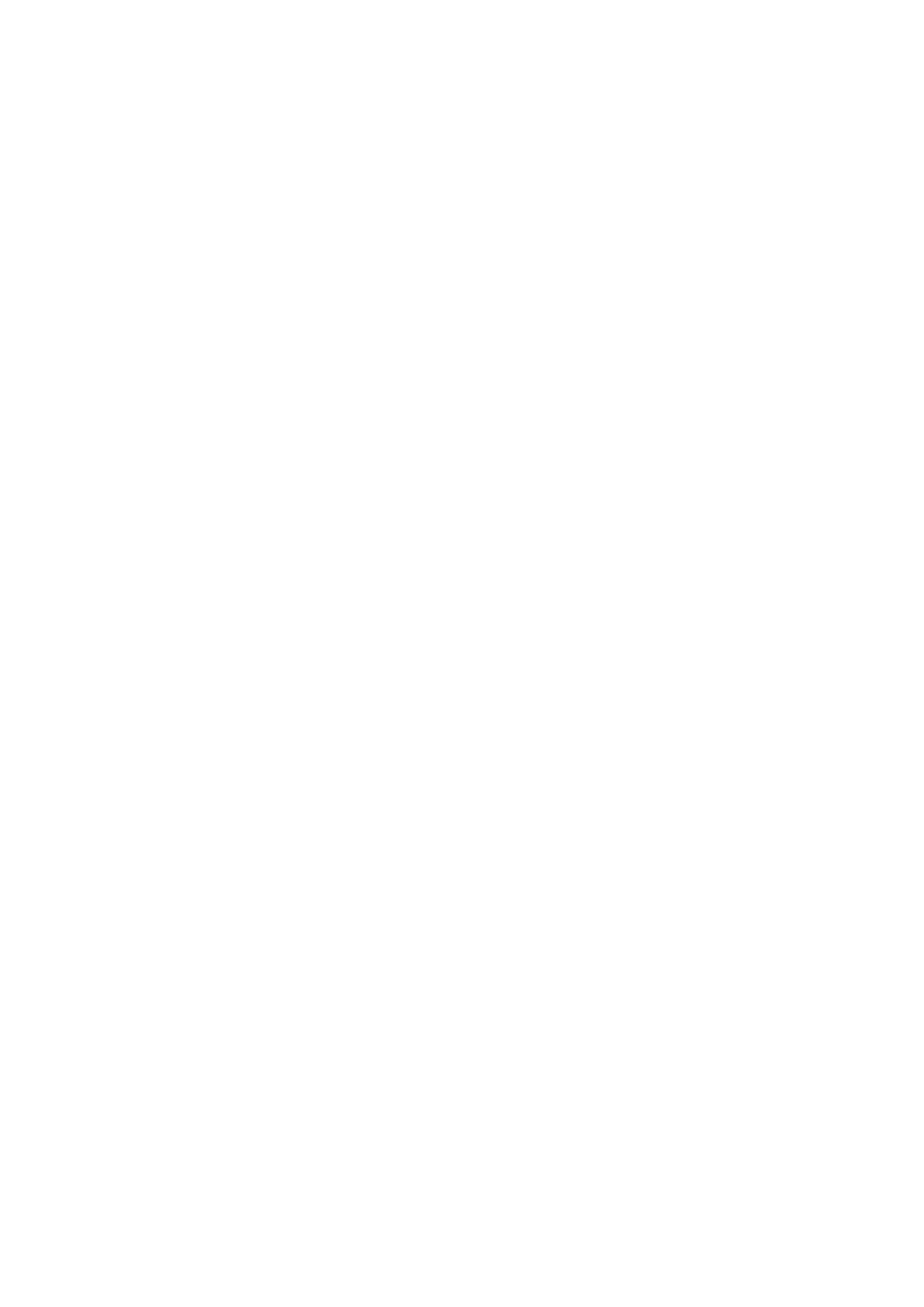THE AUSTRALIAN FINANCIAL COUNSELLING

# **CODE OF** ethical **PRACTICE**

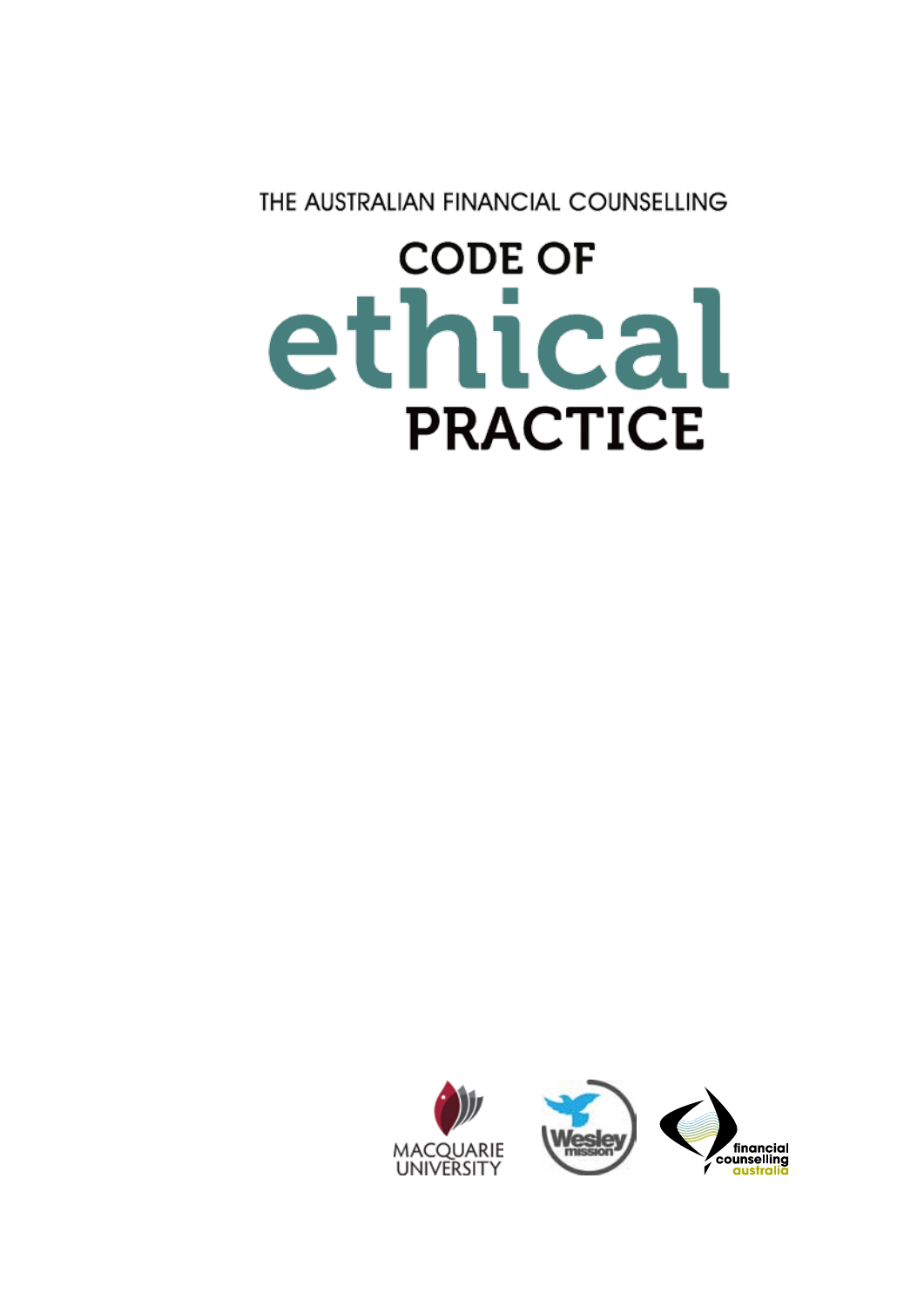# The code

This code was produced by the National Financial Counsellors Resource Service (NFCRS) of Wesley Mission with funding from the Financial Counselling Foundation.

The Financial Counselling Foundation was established by Financial Counselling Australia in 2009, with funds provided to FCA by ANZ, Commonwealth Bank, NAB, Westpac and Abacus. The purpose of the Foundation is to provide grants to build the capacity of the financial counselling sector. An independent advisory committee, which includes industry and consumer representatives, makes funding recommendations.

The code is the result of extensive consultation with all of the state and territory financial counselling bodies in Australia, as well as the peak body, Financial Counselling Australia. The code was adopted by Financial Counselling Australia in February 2012. The code will be reviewed and updated as necessary in the future.

# The authors

#### Wayne Warburton

National Financial Counsellors' Resource Service, Wesley Mission; Children and Families Research Centre, Macquarie University; Department of Psychology, Macquarie University

#### Danya Braunstein

National Financial Counsellors' Resource Service, Wesley Mission; Children and Families Research Centre, Macquarie University

#### Lynette Brailey

National Financial Counsellors' Resource Service, Wesley Mission

#### Lynne Flynn

National Financial Counsellors' Resource Service, Wesley Mission

# Publication date

The first version of this Code was published in February 2012. Appendix 4 is a record of subsequent changes.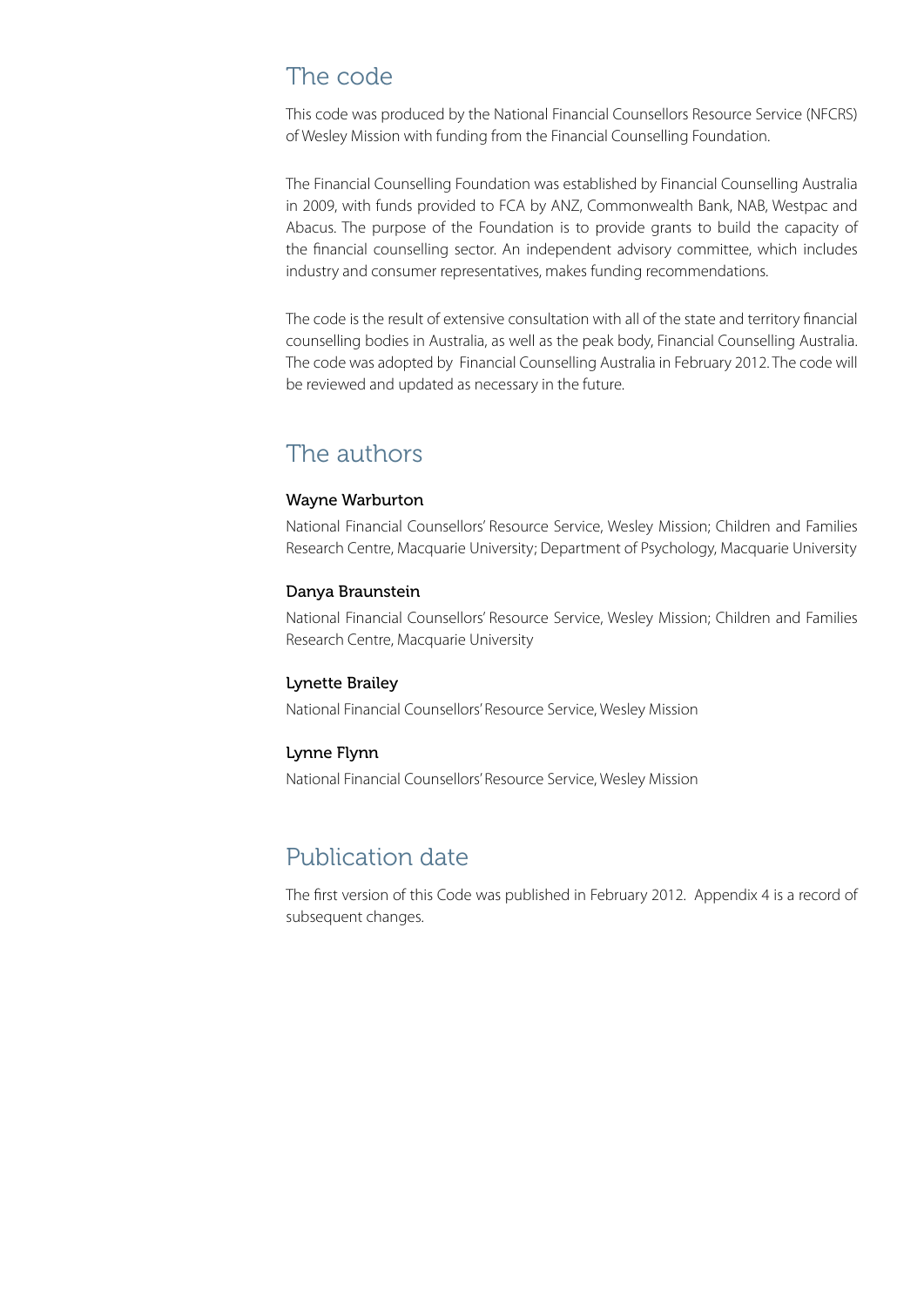# **Contents**

| Preamble                                               | 2<br>3 |
|--------------------------------------------------------|--------|
| Use and Implementation of the Code                     |        |
| <b>The Code of Ethics</b>                              | 4      |
| Respect                                                | 4      |
| Empowerment                                            | 4      |
| Non-discrimination                                     | 4<br>4 |
| <b>Boundaries</b>                                      |        |
| Confidentiality                                        | 5      |
| Conflicts of interest                                  | 5      |
| Advocacy                                               | 5      |
| Professionalism                                        | 5      |
| Community Engagement                                   | 5      |
| Social Justice                                         | 5      |
| <b>The Code of Practice</b>                            | 6      |
| $\mathbf{1}$ .<br>Responsibilities to Self             | 6      |
| 2.<br>Responsibilities to Clients                      | 8      |
| 3.<br>Responsibilities to Colleagues                   | 15     |
| 4.<br>Responsibilities to the Workplace                | 17     |
| 5.<br>Responsibilities to the Profession               | 18     |
| 6.<br>Responsibilities to the Wider Community          | 20     |
| <b>Appendix 1</b>                                      | 21     |
| Relevant Documents                                     | 21     |
| <b>Appendix 2</b>                                      | 22     |
| State and Territory Financial Counselling Associations | 22     |
| <b>Appendix 3</b>                                      | 23     |
| How the Code was created                               | 23     |
| <b>Appendix 4</b>                                      | 24     |
| Responsibility for the Code                            | 24     |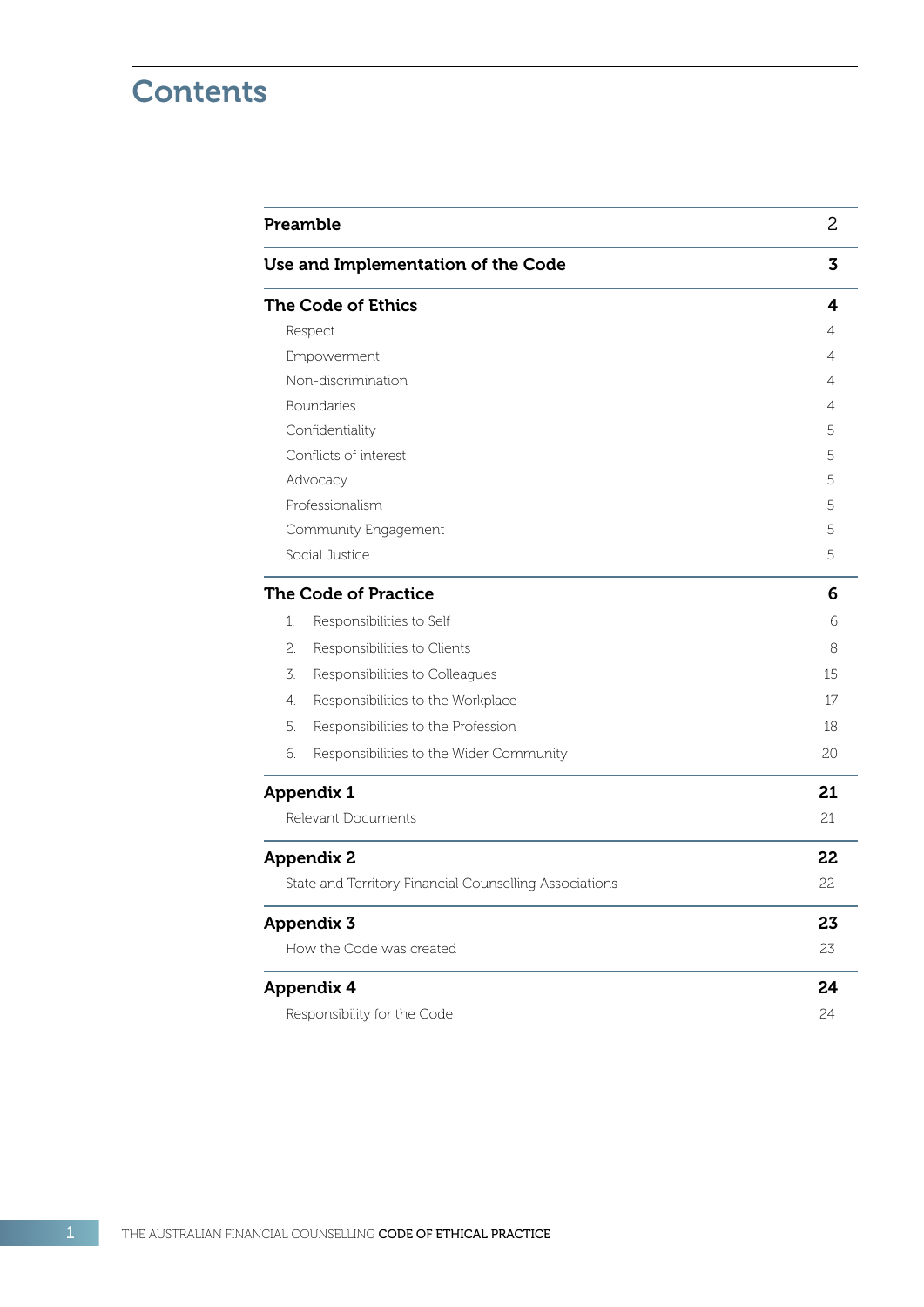# Preamble

Financial counsellors assist people who are experiencing financial difficulty. Financial counsellors listen carefully to their clients' particular stories and, using tools such as money plans and creditor lists, work with clients to gain a clearer picture of their financial situation. Financial counsellors then provide their clients with a set of available options, discussing the advantages and disadvantages of each, and clients use this information to make their own choices about how to best resolve their financial problems. Financial counsellors support their clients throughout this process and will act as advocates for their clients when appropriate. Their work involves a skill set including counselling skills, advocacy, and technical knowledge in the area of financial issues. Financial counsellors are skilled at negotiating with creditors and agencies on behalf of their clients, and often refer to other agencies such as community legal services, housing bodies and other services as required. Financial counsellors can also be involved in group or class advocacy, community development and education, social action and reform. Financial counsellors are not financial planners, - financial advisers or legal practitioners and are not general welfare assessment workers. Most financial counsellors work in community organisations, although some work in government agencies and local government. It is fundamental that financial counselling services are offered free of charge, and are confidential, non-judgmental, and independent.

The financial counselling model prevalent in Australia seeks to incorporate ideas of empowerment, advocacy and the development of principles of consumer rights for low-income earners and/or other vulnerable consumers. This approach maintains a discreet distance from finance service providers, in order to avoid the potential for conflicts of interest. In most instances, financial counsellors are members of the relevant State or Territory association of financial counsellors (see appendix for full list of associations). Financial Counselling Australia (FCA) is the peak body for financial counsellors in Australia.

Financial counsellors have a common aim to assist clients to overcome their financial issues and have general broad agreement as to ethical values, principles and behaviours. This Code of Ethical Practice is produced to standardise and clarify these ethical and practice standards, and thus maintain and raise the overall standard and standing of financial counselling across Australia. The Code was created in consultation with representative financial counsellors from across Australia (see Appendix 3 for further information).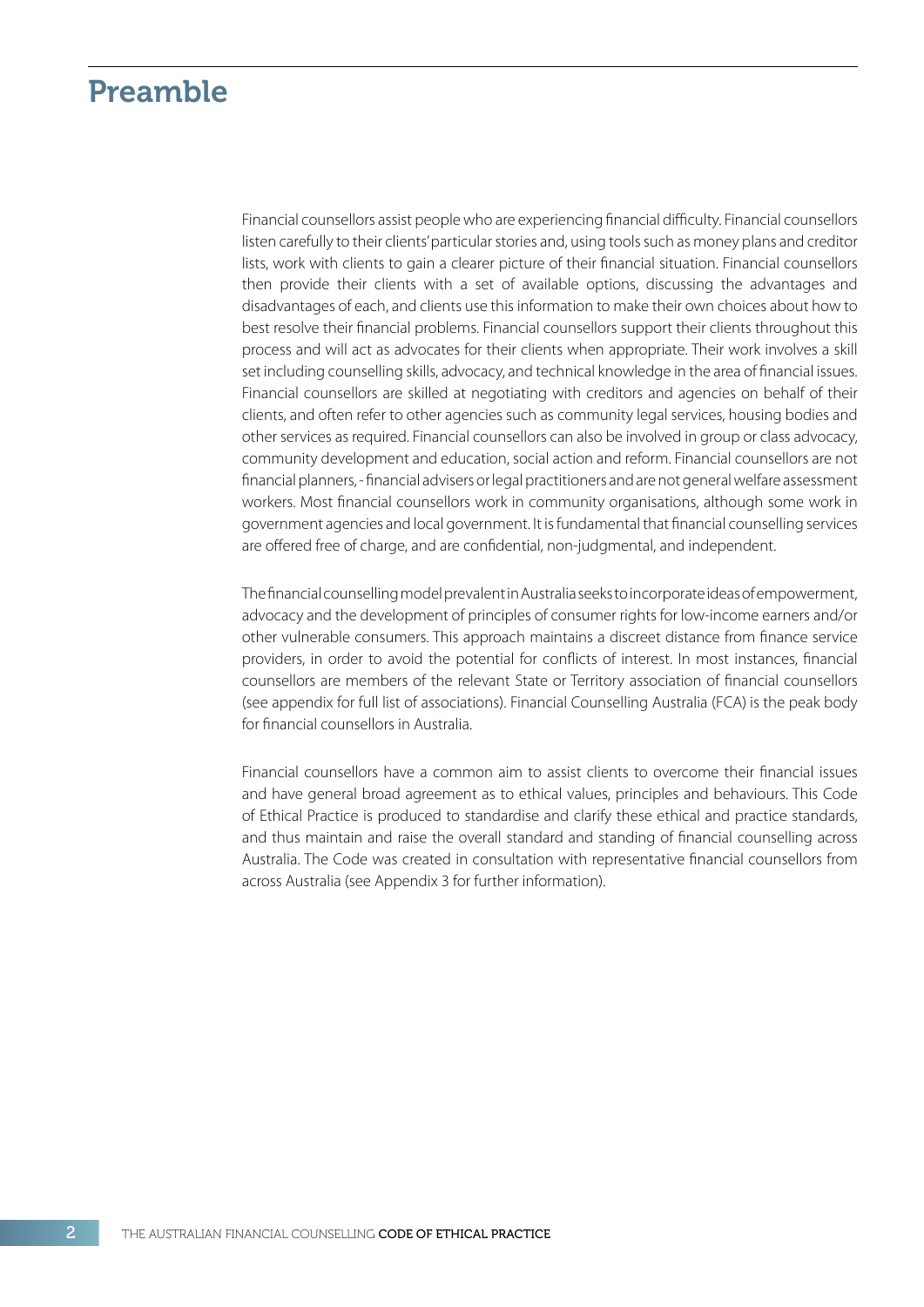# Use and Implementation of the Code

The Code of Ethical Practice expresses the values and responsibilities that are an important aspect of the financial counselling profession. It is intended to assist financial counsellors to act ethically in the performance of their professional practice and to protect the rights and responsibilities of clients, other financial counsellors, colleagues, workplaces and the community. The Code provides frameworks to quide financial counsellors in areas of common ethical dilemmas, within which professional judgement must be applied to determine the best practice in each situation.

It has two sections – a Code of Ethics and a Code of Practice.

- The Code of Ethics sets out the ethical values which guide financial counselling.
- The Code of Practice provides guidance about appropriate behaviour in a number of ethical situations commonly experienced by financial counsellors.

It is important to note that the scope of work done by financial counsellors throughout Australia is varied and this Code may not cover every situation which may arise in day to day work. Where the Code of Practice does not provide explicit advice, financial counsellors should use their professional judgement and the Code of Ethics to inform their decisions, and should seek out professional advice as appropriate.

To ensure the effective implementation of this Code of Ethical Practice, and that the information contained is relevant and current, FCA shall review and revise the Code every five years (or at its discretion) and in collaboration with the State and Territory associations.

FCA shall appoint a single person to hold overall control of this document; the Executive Director of FCA will oversee and record changes, managing the master document, and is responsible for dissemination of the currently valid version of this code. See Table 1 in Appendix 5 which records the person(s) who have carried, and currently carry, the responsibility of overall control of this document.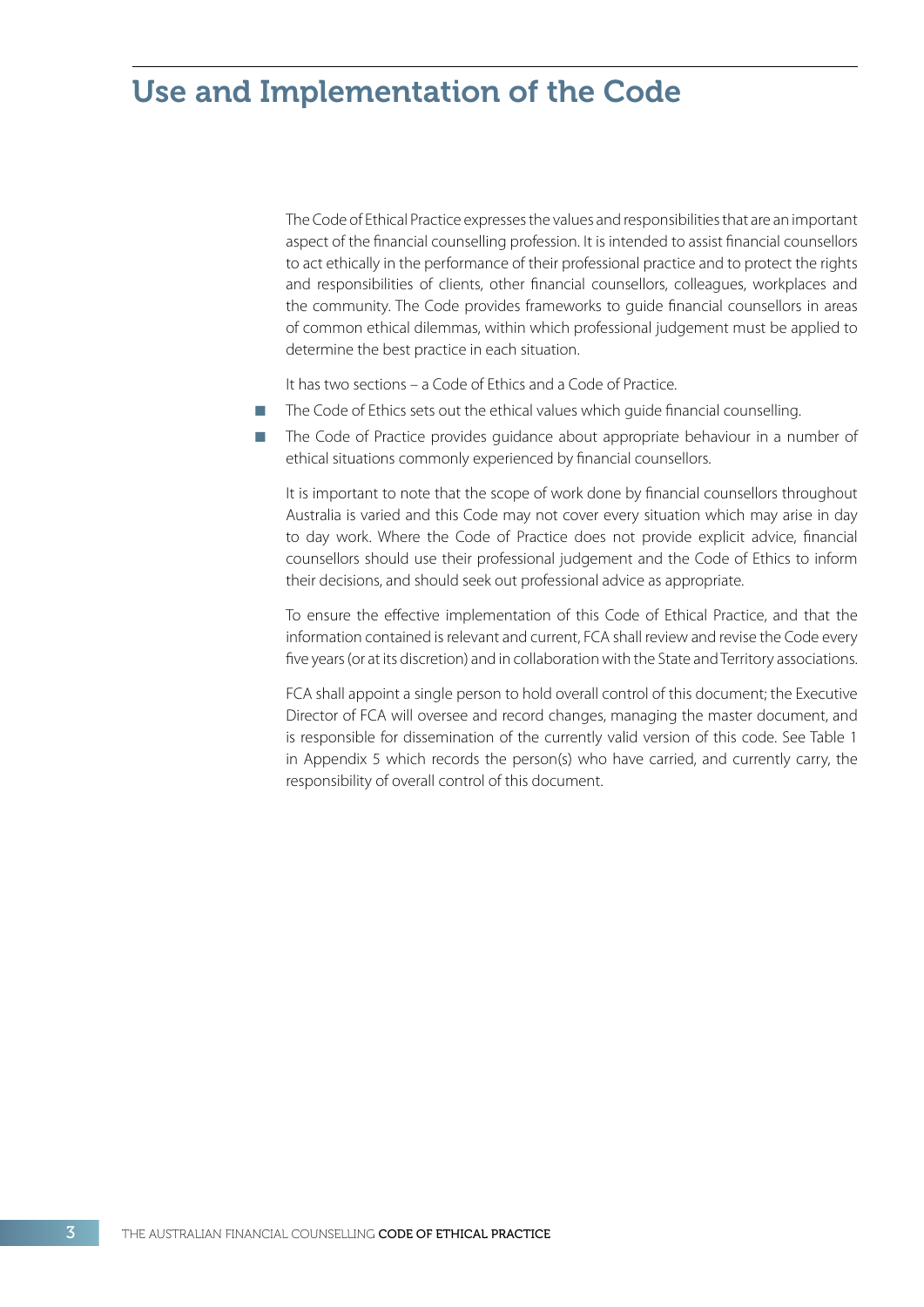# The Code of Ethics

This section of the Code of Ethical Practice establishes the values and principles that underpin the role of financial counsellors. It incorporates the underlying principles that govern current understanding of ethical behaviour within all helping professions in Australia. Professional financial counselling practice should be based on a commitment to these ethical principles and informed by the accompanying Code of Practice.

# Respect

Financial counsellors respect the right of all those they come in contact with professionally to have their own beliefs and opinions. They ensure that their own belief systems, and the belief systems of their employer<sup>1</sup>, do not impose on others.

# Empowerment

Financial counsellors empower their clients to take control of their own financial situation. They encourage clients to make informed choices and to determine their own courses of action.

# Non-discrimination

Financial counsellors adhere to the principles of equality, fairness and consistency. Financial counsellors do not condone or engage in discrimination<sup>2</sup> based on age, gender, race, culture, ethnicity, religion or spirituality, sexual orientation, language, health, social background, relational, physical, emotional, intellectual or educational ability, or socioeconomic status.

# Boundaries

Financial counsellors maintain professional relationships with their clients at all times. The responsibility to establish and maintain effective client-counsellor boundaries lies with the financial counsellor. Financial counsellors understand the extent of their role and do not go beyond their skill base or competence.

<sup>1</sup> In this Code the term 'employer' refers to the employing organisation of the financial counsellor and/ or the auspicing body.

<sup>2</sup> Except where positive discrimination is lawful and appropriate (e.g., under funding guidelines).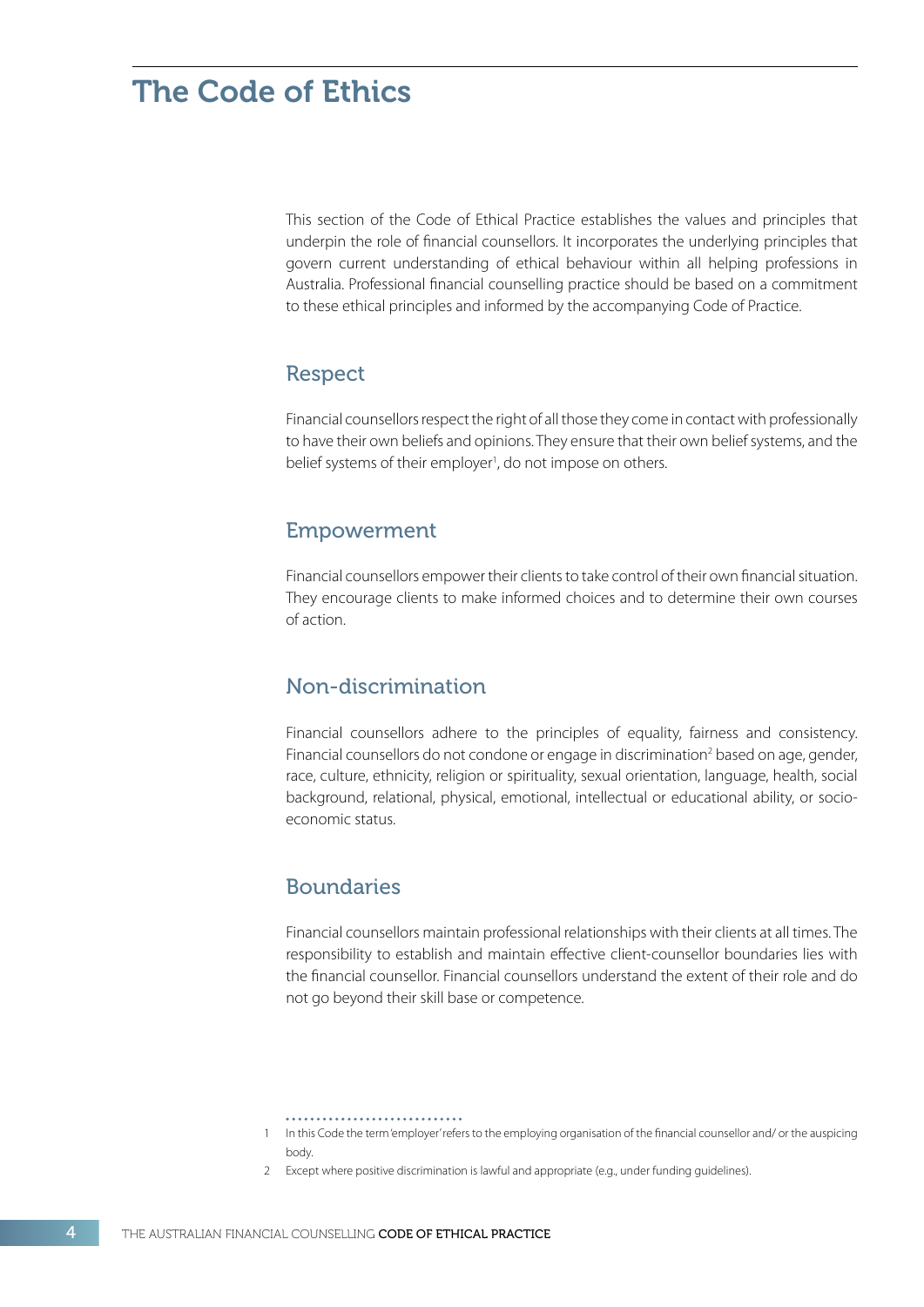# **Confidentiality**

Financial counsellors value and respect client confidentiality at all times, but also abide by any legal limitations to confidentiality.

## Conflicts of interest

Financial counsellors act in the best interests of their client, and do not put their own interests or the interests of others (e.g., creditors or employers) ahead of the client's interests. Financial counsellors will identify any conflicts of interest and seek to resolve them.

## Advocacy

Financial counsellors may act as an advocate for their client, if this is what the client wishes. The nature of that advocacy will be determined by the client.

# Professionalism

Financial counsellors strive to work to the highest standard of practice. Financial counsellors work within their professional competence, skills, training and experience and stay up to date with relevant professional developments. Financial counsellors work with peers and allied professions to share knowledge and resources, and demonstrate competence, honesty, reliability, authenticity and transparency in their professional relationships.

# Community Engagement

Financial counsellors engage with the broader community, and recognise the wider social issues that impact on financial difficulties and situations. They are sensitive to the family, cultural and social contexts of their communities. Financial counsellors value working collaboratively with local community services to best support clients.

# Social Justice

Financial counsellors acknowledge that everyone has the right to access safe financial products from ethical vendors, and to be treated fairly if they find themselves in financial difficulty. Financial counsellors therefore recognise that they have a role to play in identifying unfair market practices and working to prevent these problems in the future.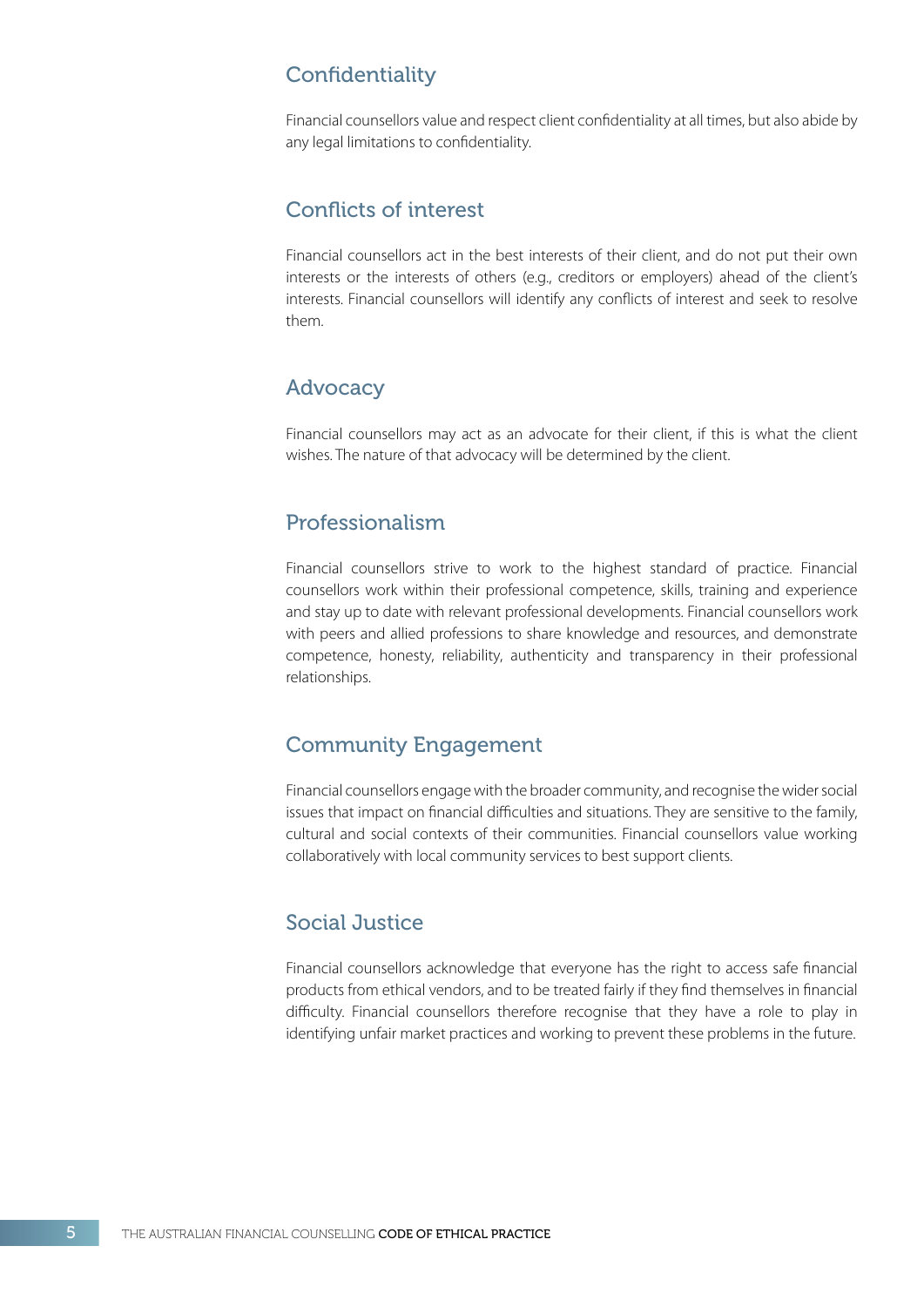# The Code of Practice

This section of the Code of Ethical Practice provides specific guidance on issues that may affect financial counsellors. Ethical practice is described in six domains in relation to:

- $\blacksquare$  the self (the financial counsellor)
- clients and their families
- $\Box$  colleagues
- $\blacksquare$  the workplace
- the profession, and
- the wider community.

# 1. Responsibilities to Self

Financial counsellors have a number of responsibilities toward themselves. These maximise the likelihood that the financial counsellor is able to provide effective financial counselling to clients, and to ensure that their physical, mental and emotional state does not impair their ability to provide competent services.

#### 1.1 Self-care

Financial counsellors shall respect their own needs as an individual and avoid burnout by practising self care and a healthy life balance. This includes maintaining a manageable workload and seeking assistance early when job demands cause distress or anxiety.

#### 1.2 Reflective practice

Financial counsellors engage in reflective practice and aim to identify and acknowledge personal values and beliefs that may be imposed on clients and that may hinder their capacity for good professional judgement. Conscientious reflection involves the financial counsellor in monitoring and reviewing their work and being vigilant for signs of countertransference, a process by which the financial counsellor's own issues and problems are unconsciously imposed on the client. Financial counsellors shall discuss any issues that may interfere with the client-counsellor relationship with their clinical and/or technical (casework) supervisor.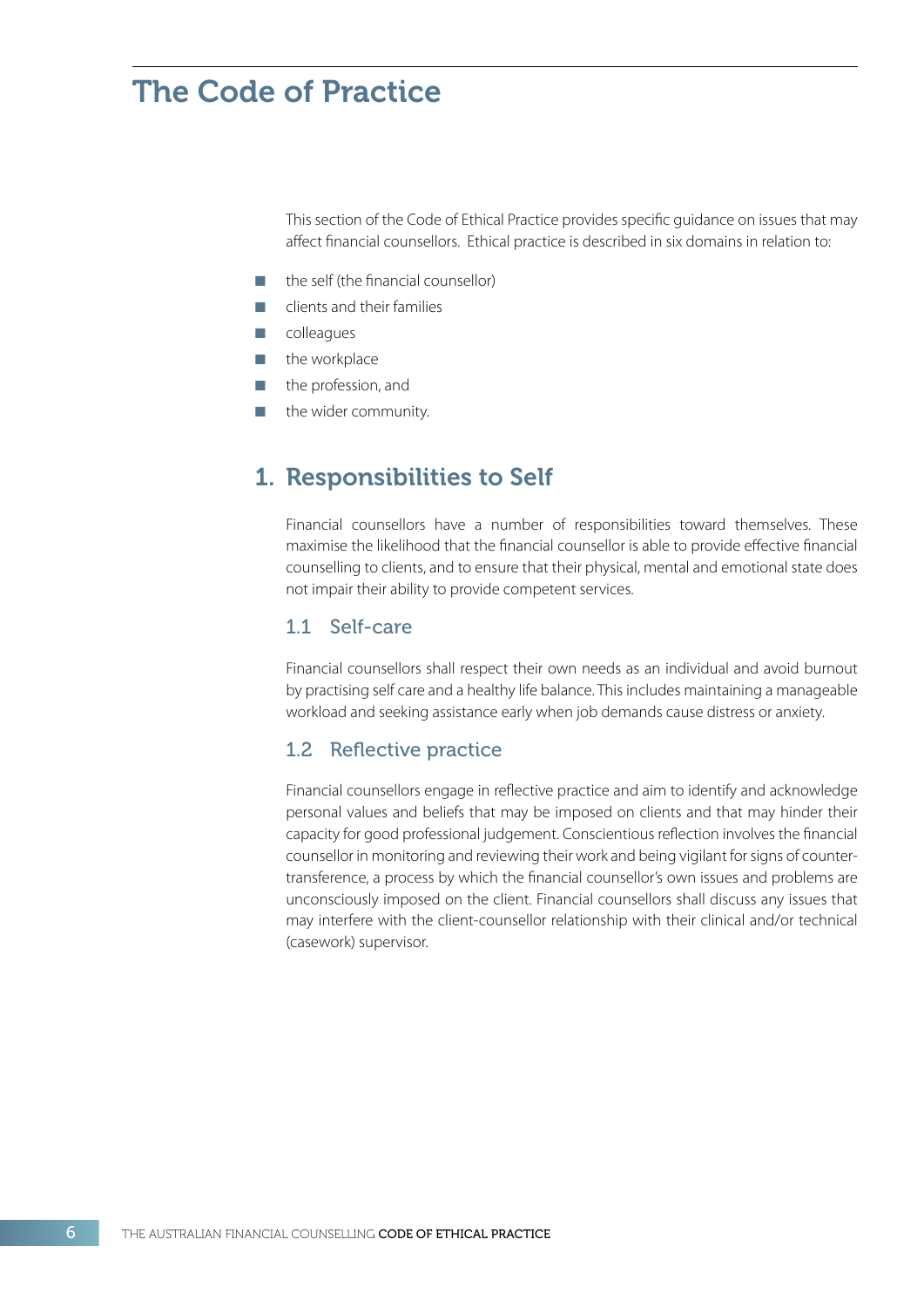#### 1.3 Skills and knowledge.

#### 1.3.1 Knowledge

Financial counsellors shall gain sufficient knowledge to practise as a financial counsellor, and shall strive to continuously improve their understanding of current knowledge and information relevant to the profession.

#### 1.3.2 Continuing professional development (CPD)

To practice with expertise and competence, financial counsellors shall continue to develop their professional skills and capabilities after completing formal training and accreditation. Financial counsellors shall abide by current requirements set out by their relevant State or Territory association.

#### 1.3.3 Supervision

 Financial counsellors should have regular technical (casework) supervision and also clinical supervision<sup>3</sup>. These may be provided separately or provided together by the one supervisor. Line management supervision is not considered to be casework supervision. Supervisors shall meet the State or Territory association supervisory standards.

<sup>3</sup> Clinical supervision is defined as supervision related to counselling, psychotherapy, and other mental health disciplines as well as many other professions engaged in working with people. For financial counsellors, clinical supervision involves the supervisory oversight of professional practice and development, as distinct from case work supervision which is limited to matters related to cases, and line supervision, which is linked to meeting key performance indicators in the workplace.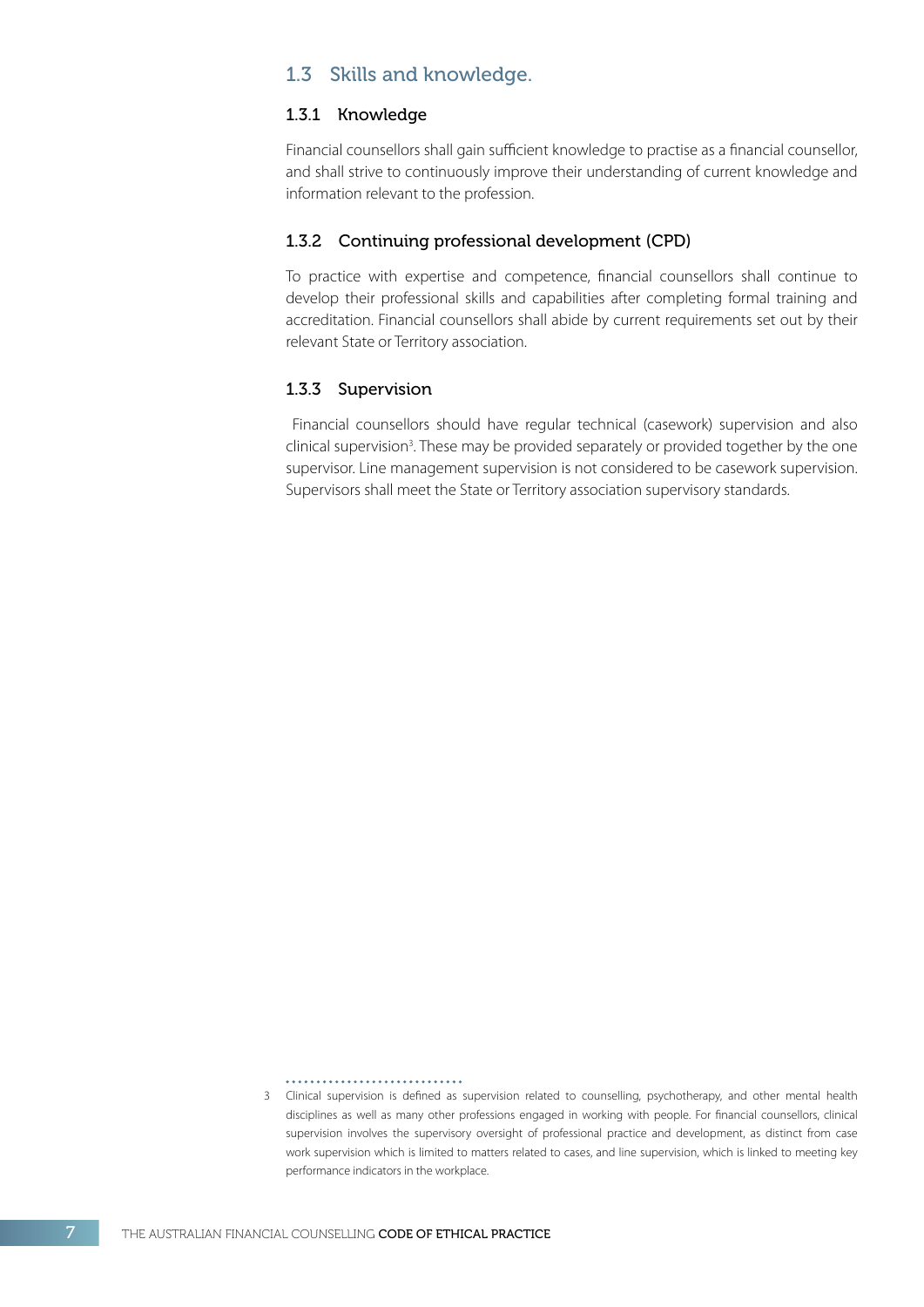# 2. Responsibilities to Clients

Financial counsellors have a number of responsibilities when working with clients to ensure the service provided meets the clients' needs.

#### 2.1 Priority of client's interests

Financial counsellors respect and represent their client's chosen course of action. At times, clients may choose a course of action that the financial counsellor believes is not in their best interest. In this case, the financial counsellor shall explain why they believe such an action is not in the client's best interests but shall respect the client's right to self-determination and work with their choices. Financial counsellors may negotiate or advocate on the client's behalf, which may require a greater priority of the client's interests than simple mediation between a client and creditor.

#### 2.2 Empowerment

Financial counsellors empower the client to manage their own financial situation. Financial counsellors will seek to assist clients to recognise and develop their own strengths and abilities by providing support, options, resources and promoting skills. Empowerment can be achieved by initially assisting with tasks beyond the scope of the client's presenting abilities and supporting the client to assume increasing responsibility and management of their financial affairs as their own skills develop.

#### 2.3 Informed consent.

#### 2.3.1 Service agreement

Financial counsellors provide adequate information to their clients so that clients understand the nature and scope of the financial counselling service and the role of the financial counsellor as an independent professional. This allows the client to provide informed consent to proceed with the financial counselling process.

#### 2.3.2 Client's right to determine choices

Financial counsellors work with the client to gather accurate and current information on relevant aspects of the client's financial, social and legal situation. This information is used to assist the client to make informed decisions about their financial circumstances and options.

#### 2.3.3 Client's representative

Clients have the right to nominate someone they trust to make decisions on their behalf if the client anticipates they may be unable to make informed decisions in the future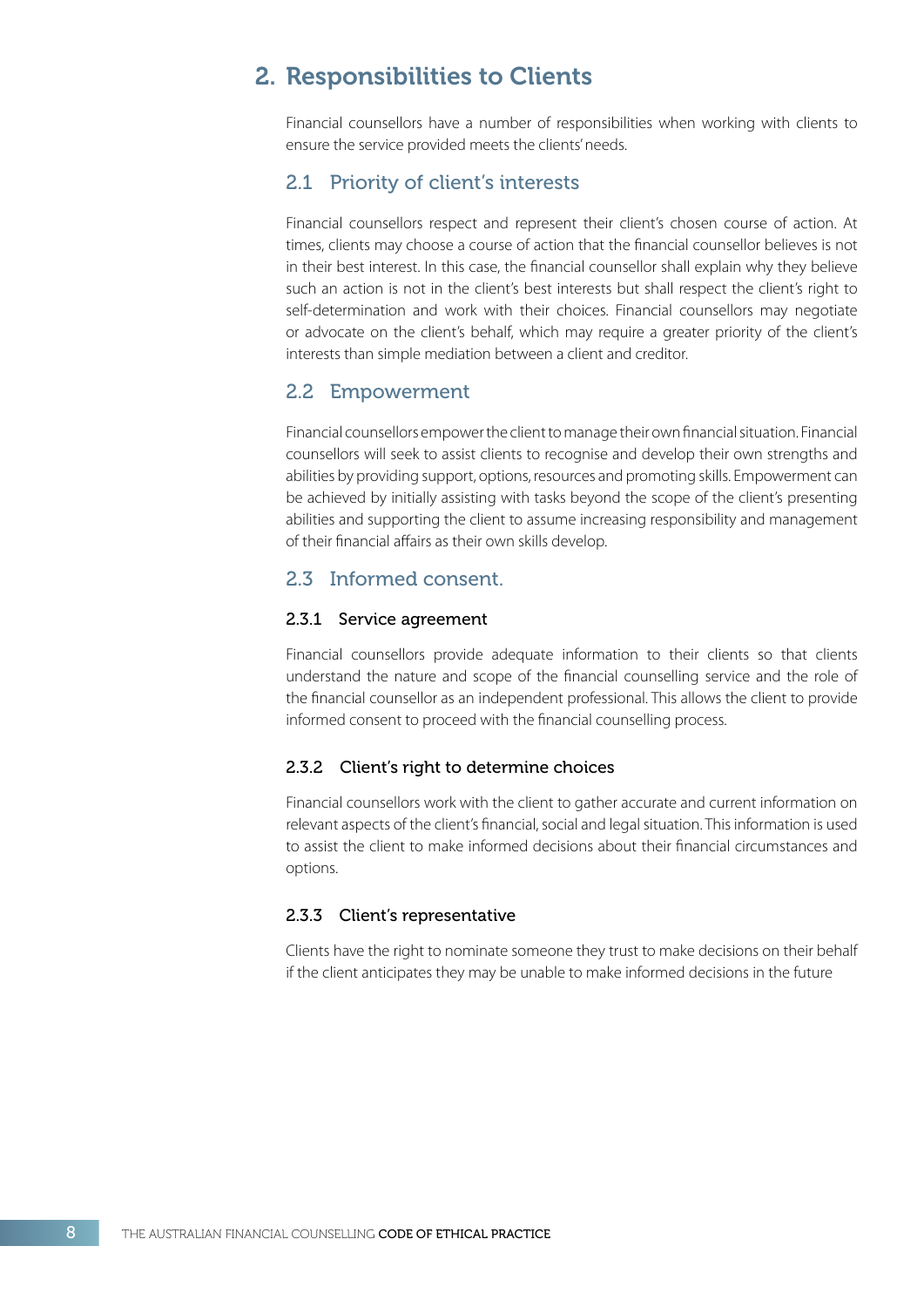## 2.4 Confidentiality.

#### 2.4.1 Confidentiality agreements

Clients are entitled to have their affairs treated in confidence, except as mandated by law. Clients should be informed of the confidential nature of the financial counselling relationship, as well as any potential exceptions to the confidentiality agreement, before agreeing to financial counselling.

#### 2.4.2 Maintaining confidentiality

 Financial counselling sessions must not be listened to or observed by anyone, or recorded by visual or audio technology, unless the client has given informed consent.

#### 2.4.3 Proper use of information

Client information is collected and used only for the purposes of providing financial counselling services and for the provision of necessary secondary services (e.g., for supervision, quality control and funding body purposes). Where reasonable and possible, personal information should be collected directly from the client. When information is required to be collected from or given to a third party, the client will be informed and provide their consent.

#### 2.4.4 Use of interpreters

When using an interpreter, the financial counsellor shall take reasonable steps to ascertain that the client is comfortable with, and consents to, the interpreter being used. The interpreter should be asked to keep confidential any information disclosed in the context of the financial counselling process they are involved in.

#### 2.4.5 Disclosure of information to third parties other than colleagues

Personal and detailed information about a client shall not be disclosed to a third party without the client's understanding and informed consent, unless required to do so by law. Third parties may include creditors, other professionals or agencies, other services within the acting agency, known persons to the client (such as friends or relatives), or any other person. Before a financial counsellor contacts a creditor they shall have a signed authority from the client.

#### 2.4.6 Consultation with supervisors and other professionals

Financial counsellors may consult with other professionally competent persons about how to assist with a client's financial situation (e.g. another financial counsellor, a lawyer, or an employee of ITSA). The identity of the client shall not be disclosed to the other professional unless required by law, professional practice or with the client's consent<sup>4</sup>.

4 For information regarding referrals see clause C.2. Referrals (Responsibilities to Colleagues).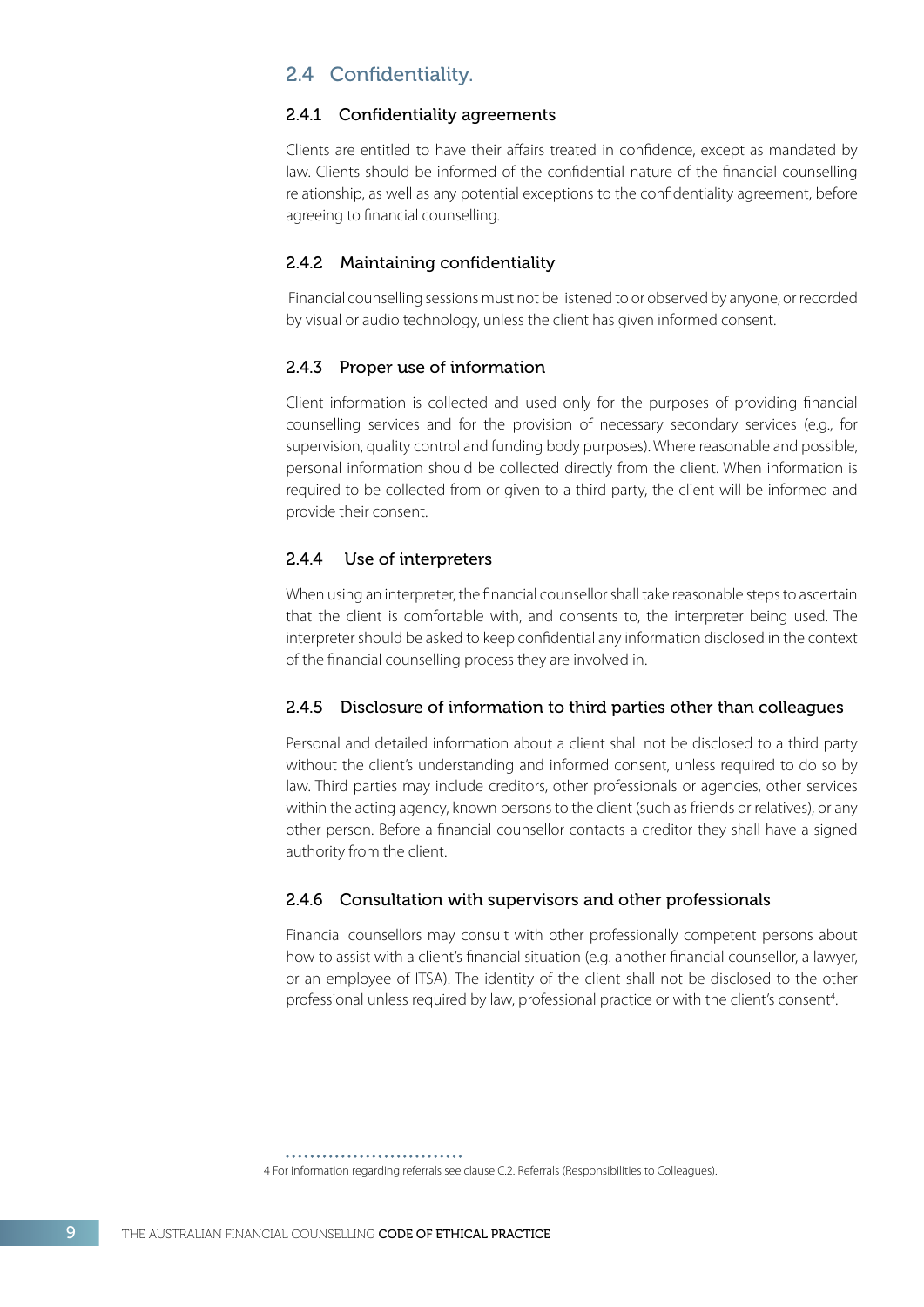#### 2.4.7 Exceptions to confidentiality

Maintaining client confidentiality is a fundamental obligation of the financial counselling relationship. However, there are circumstances where the law or ethical obligations impose exceptions to confidentiality. Examples of this are when a court or tribunal has ordered during the process of legal proceedings that information be divulged or a document be produced from the client's files. Another example is if the client has communicated a serious risk of imminent harm to themselves, to other persons known to the client, or to the general public. In deciding whether or not to break client confidentiality, the financial counsellor should consider whether it is appropriate to notify the client of the disclosure.

In deciding the extent to which client information may need to be disclosed to third parties without client consent, financial counsellors should consider:

- i. The requirements of any legal or ethical obligation,
- ii. The potential benefits of disclosure of the information, The potential harm to the client or others that may result from the disclosure, and
- iii. The potential harm if information is not disclosed.

#### 2.5 Relationships.

#### 2.5.1 Clients that are known personally

Generally financial counsellors are discouraged from agreeing to work with clients who are personally known to them. Where there is limited alternative access to services (for example in remote areas), financial counsellors may accept clients that are known personally to them. Financial counsellors should minimise risk by setting clear and professional boundaries, negotiating to resolve any conflicts of interest, and seeking guidance from a supervisor.

#### 2.5.2 Physical contact

Financial counsellors shall be mindful of making physical contact with clients which may violate professional boundaries and cause damage to or compromise the professional relationship. Financial counsellors are aware of and sensitive to the ways in which clients may interpret physical contact, with reference to social, cultural and gender differences.

#### 2.5.3 Sexual conduct

Financial counsellors will not engage in any form of sexual conduct with current clients, nor will they accept clients with whom there has been a sexual relationship in the past.

#### 2.5.4 Self - disclosure

Financial counsellors shall be cautious of disclosing personal information about themselves to clients and must ensure any disclosure is solely for the benefit of the client and not for the benefit of the financial counsellor. Financial counsellors are responsible for the foreseeable consequences of personal disclosure and should reflect on these outcomes before making the decision to self- disclose.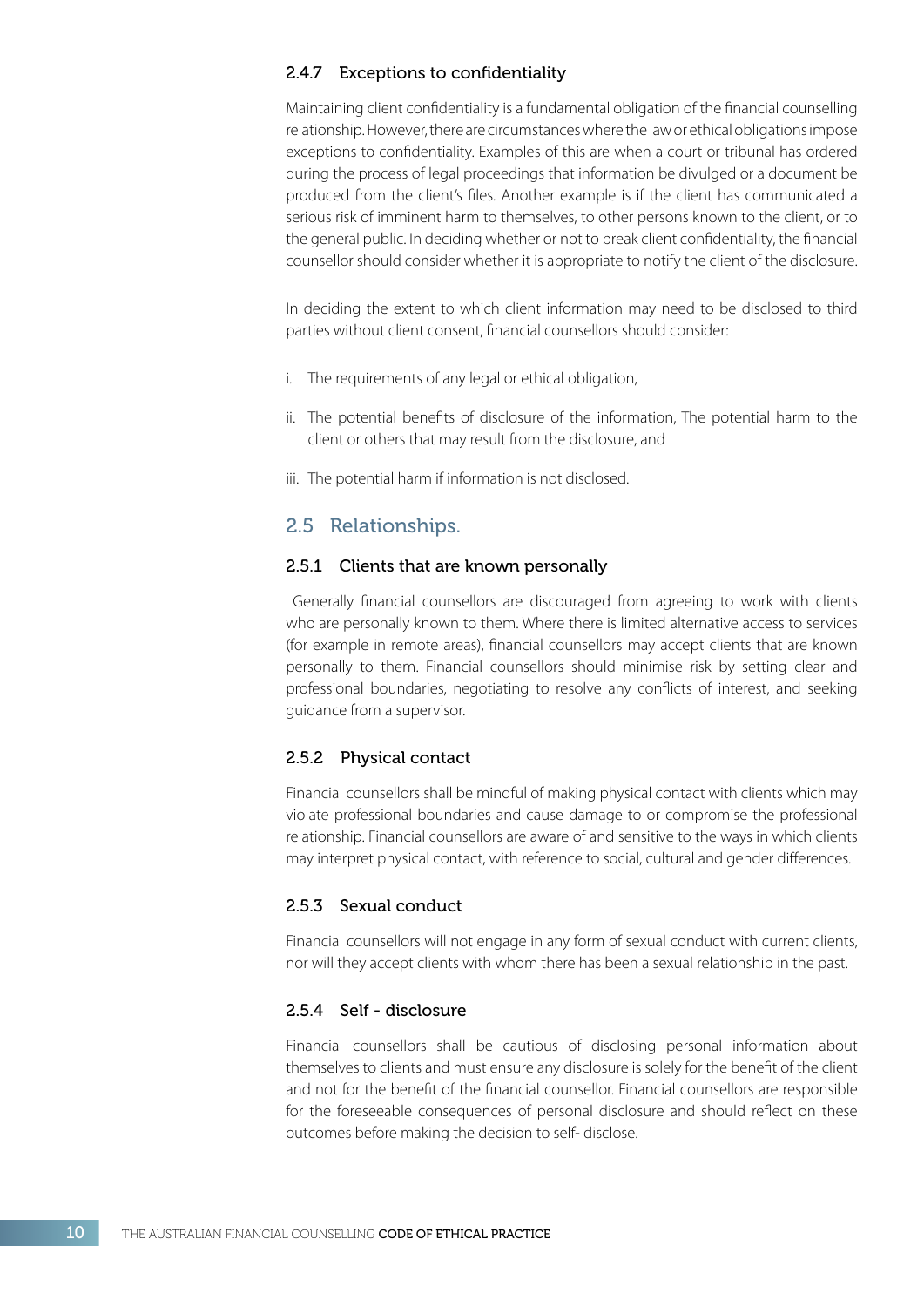## 2.6 Conflicts of interest.

#### 2.6.1 Identifying and resolving conflicts of interest

Financial counsellors avoid circumstances which could undermine or compromise their professional integrity and/or have the potential to bias the financial counsellor's judgement and adversely affect the client's best interests. If a financial counsellor has a conflict of interest with regards to a particular client, the financial counsellor should seek the advice of their supervisor and refer to the policies of the employer, their relevant State or Territory association, and/or the FCA. In some cases it would be appropriate for the client to be referred to another financial counsellor or service.

The criteria for conflict of interest can be defined as:

- a. Financial gain or personal interest arising in regard to carrying out professional duties (for example, when the financial counsellor has a personal or family relationship with the creditor of the client, or when the financial counsellor has received funding from the creditor of the client for another purpose);
- b. Opposing legal interests in the resolution of an issue for two or more parties (for example, when a person who quarantees a debt has different interests to the person borrowing the money. Other examples of parties whose interests may differ are a creditor and a debtor, or a husband and wife who are undergoing a separation);
- c. When expected duties compromise a financial counsellor's ethical obligations to their profession, agency or funding body (for example, where the financial counsellor is asked by an employer to write a submission which supports the de-regulation of gambling or payday lending).

#### 2.6.2 Remuneration

Financial counsellors do not charge a fee for service or seek any form of remuneration from clients or creditors. Financial counsellors shall avoid any financial arrangements or other inducements which may influence their provision of services. Financial counsellors should be aware of the ASIC licensing exemptions that apply to financial counselling agencies.

#### 2.6.3 Gifts or financial inducements

Generally gifts should be discouraged in order to place the needs and interests of clients before the personal interests of the financial counsellor. When declining gifts, financial counsellors should do so in a manner that is respectful of cultures or social practices where gift-giving is customary. In any case, financial counsellors should only give or accept gifts with a low value.

Financial counsellors should not allow their professional duties to be influenced, or to be perceived to be influenced, by any consideration, gift or advantage offered by or to clients, colleagues and other industry representatives. Financial counsellors shall refer to the quidelines and policies from their employer, and if uncertain, the financial counsellor should seek advice from their supervisor.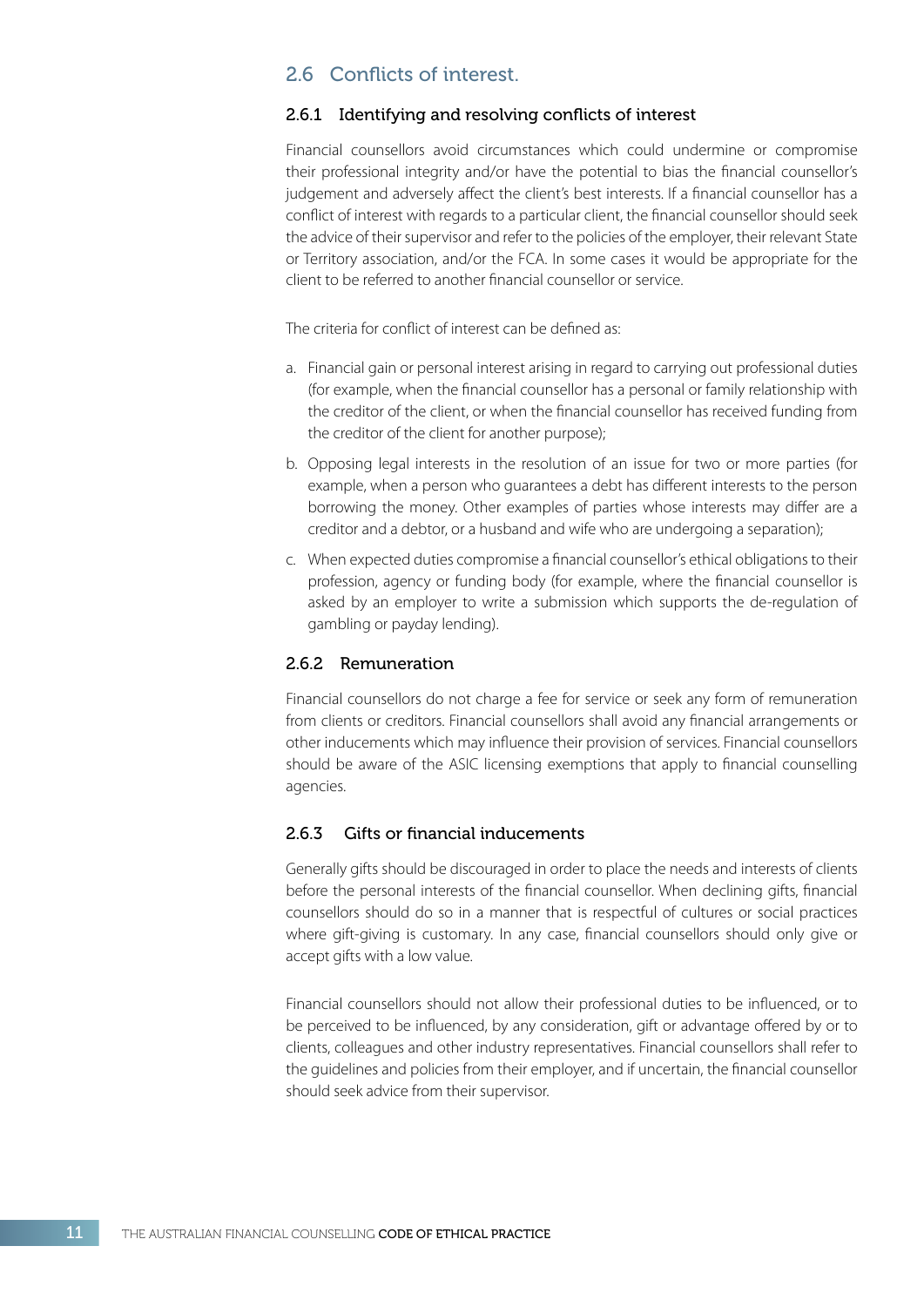#### 2.6.4 Duplication of services

If a financial counsellor learns that the client is being assisted by another financial counsellor for the same presenting problem, they should advise that it is inappropriate for more than one financial counsellor to act on their behalf at the same time. The client has the right to choose which financial counsellor they wish to work with.

#### 2.6.5 Multiple clients

Financial counsellors may be required to assist more than one client in relation to a particular financial situation, and should always act on behalf of, for the best interests of, and with the informed consent of, all clients in every instance.

- In providing services to families or any group consisting of two or more individuals, the financial counsellor shall be aware of and explain the limits of confidentiality to each client. Each client should be given the opportunity to make enquiries about and consider their financial counselling options before consenting.
- Financial counsellors must be mindful of conflicts of interests when providing financial counselling to multiple clients (for example joint account holders or co- debtors).
- If a conflict arises between the interests of two or more clients, financial counsellors should discontinue financial counselling for both or all parties, as there may be a conflict of interest in trying to meet the needs of both or all parties (for example where a couple separates during the financial counselling process). The financial counsellor should then assist all parties to find appropriate financial counselling assistance.

#### 2.6.6 Referral by industry

 Financial counsellors whose clients are referred by a creditor shall ensure that this creditor is not favoured in any way. In particular, debts should be pro-rated equitably and without favour to the referring creditor or organisation.

#### 2.6.7 Funding

It is of paramount importance that financial counselling services are independent of credit providers. If a financial counsellor is concerned that industry funding, resources, joint projects and/or sponsorship may impact their capacity to provide an independent service that upholds the principles of this Code of Ethics, the financial counsellor should refer to the policies of FCA or their State or Territory association.

#### 2.7 Case management.

#### 2.7.1 Identifying options

Financial counsellors work with the client to identify options that may assist them to resolve their financial difficulties. Such options should be discussed after making an assessment of the client's financial and legal situation, and, where appropriate, after obtaining up to date information or support (for example, through a Financial Counsellors Resource Service or community legal service). Financial counsellors shall ensure that the client understands the likely consequences of each option, and is assisted to make an informed choice about the best option for their situation.

This is best facilitated by asking the client to tell the financial counsellor in their own words what they understand the options to be, and what they understand the consequences of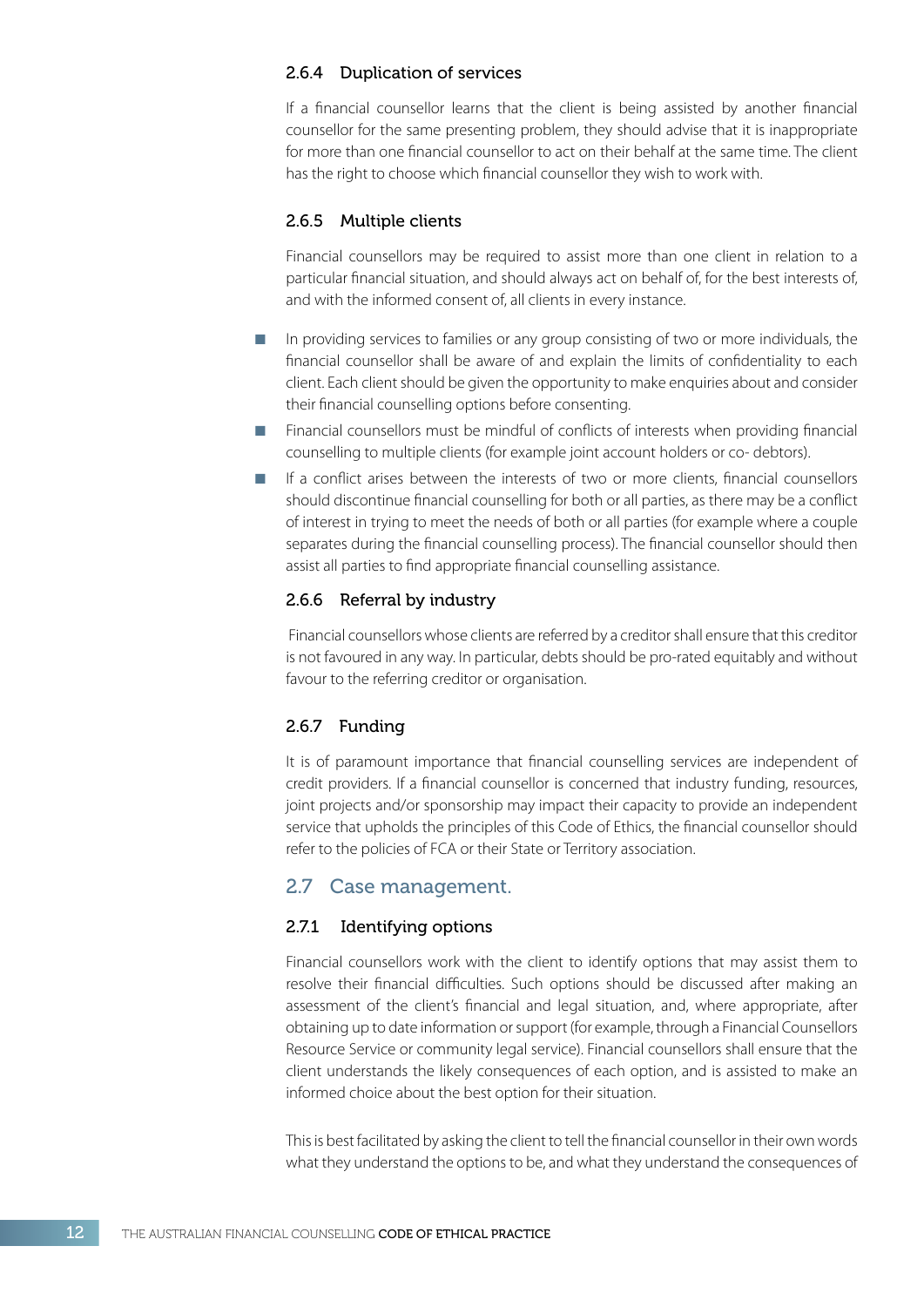each option to be. Clients should then be given time to reflect and choose their preferred option/s. For example, a financial counsellor would not assist a client to file for bankruptcy on a first visit except in exceptional circumstances.

#### 2.7.2 Client authority

Financial counsellors obtain written consent from clients before formally advocating on their behalf. They shall only act on a client's instructions and will not undertake actions not specified by the client. Where possible, clients shall be kept informed of significant developments in any matter entrusted by the client.

## 2.8 Client records.

#### 2.8.1 Client contact history

Financial counsellors maintain records and files in a manner whereby the client would not be disadvantaged if, of necessity, another financial counsellor, or the client themselves, assumed management of the case. Financial counsellors will record the dates of each financial counselling session, and concise, clear and relevant information after every contact with the client or relevant others. Financial counsellors will avoid including personal opinions and comments.

#### 2.8.2 Ownership of files

Documents and other records produced by the client remain the property of the client, but !nancial counsellors may photocopy them for their own records. Documents prepared by the financial counsellor for agency records, such as case notes, are the property of the financial counsellor's employer. Documents prepared by the financial counsellor for the client, are the property of the client (although the financial counsellor/agency would usually take a copy). Documents prepared by a third party relating to the client belong to the client. Other bodies may have legal access to the client files (see item B.4.7.).

#### 2.8.3 Client access

A client may request access to information for which the financial counsellor holds responsibility. Most financial counselling agencies will be bound by the Privacy Act 1988. Even if not legally bound, financial counsellors should adhere to the standards in this Act as an appropriate benchmark. Under this Act the client has the right to gain access to such information within 30 days of receipt of a written request to the file holder. A client may request an amendment to their records, or provide a statement for inclusion in their file.

#### 2.8.4 Storage and access of files

Storage and access to client files shall be guided by employer policies and with the confidentiality of client information of paramount concern. Such information shall be secure against loss, misuse, or unauthorised access, use, modification or disclosure.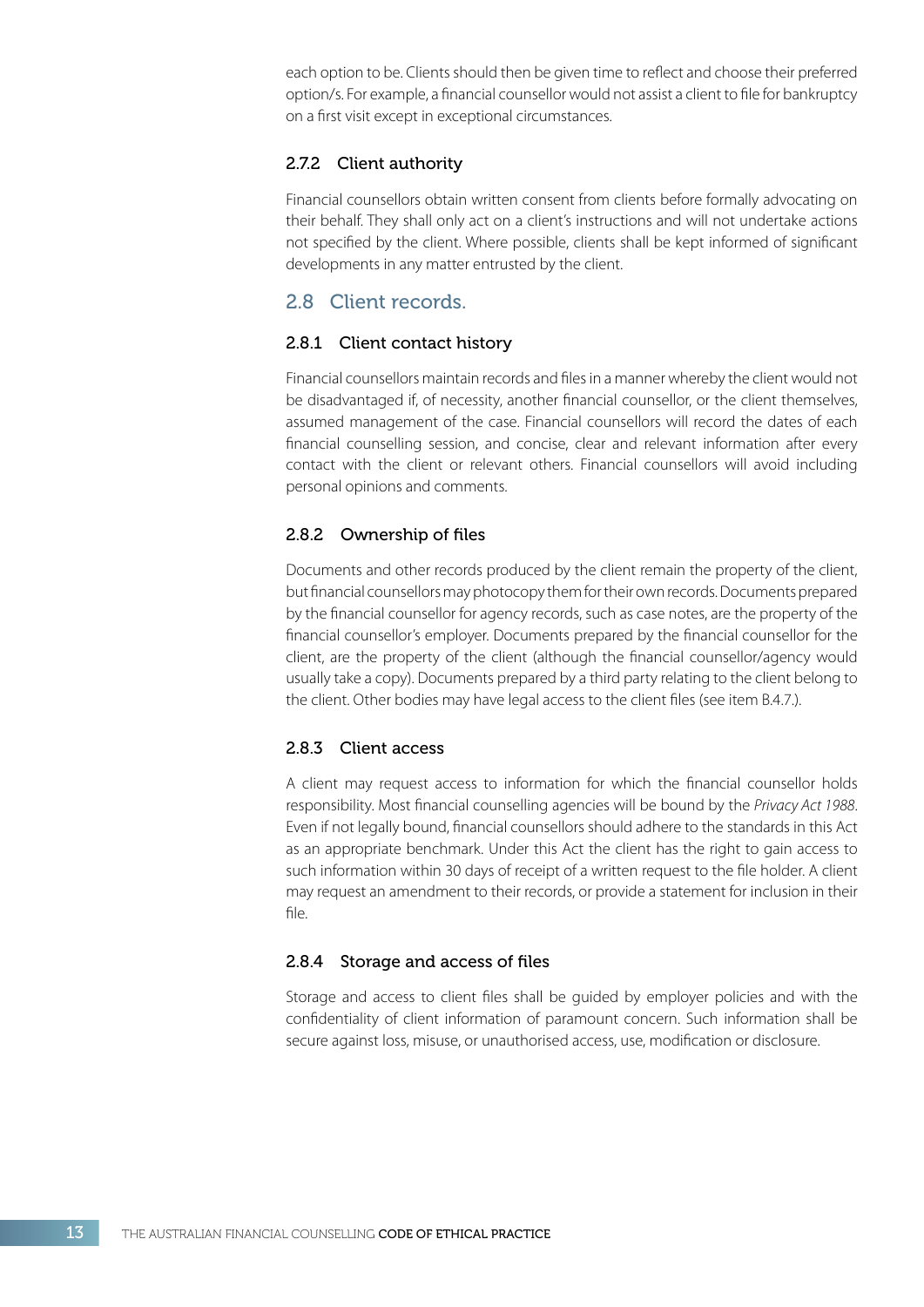## 2.9 Termination or Interruption to Services.

#### 2.9.1 Informing and assisting the client

Financial counsellors make all reasonable efforts to facilitate the continuation of financial counselling for the client when services are interrupted due to illness, annual leave, relocation or other reasons relating to the circumstances of the financial counsellor or the employer. Financial counsellors should, where possible, discuss with the client any issues involved with termination or interruption to services, assist the client with the process, and refer the client to alternative services if required.

#### 2.9.2 Ceasing to act

A financial counsellor shall terminate or interrupt services at their discretion, with client agreement wherever possible, when:

- a. The services are no longer necessary for the client (for example when all work requested by the client has been completed, or when the client is no longer benefitting from the service);
- b. When the client has failed to attend appointments and does not respond to a reasonable amount of communications;
- c. When the client is not in a capacity to engage in financial counselling at the time (for example, physical or mental incapacitation due to intoxication or illness, or when there are more significant and urgent matters to be dealt with of a temporary or continuing nature);
- d. When the client is unable to constructively participate in the financial counselling process.
- e. Where possible and appropriate, a termination of service should be put in writing.

#### 2.9.3 Client right to terminate

The client has the right to discontinue services, engage another service or seek a second opinion at their own choosing.

#### 2.9.4 Notification

The financial counsellor shall inform the client in writing that they have ceased to act on the client's behalf, and where necessary and appropriate, shall inform other persons and/ or creditors, preferably after gaining the client's consent.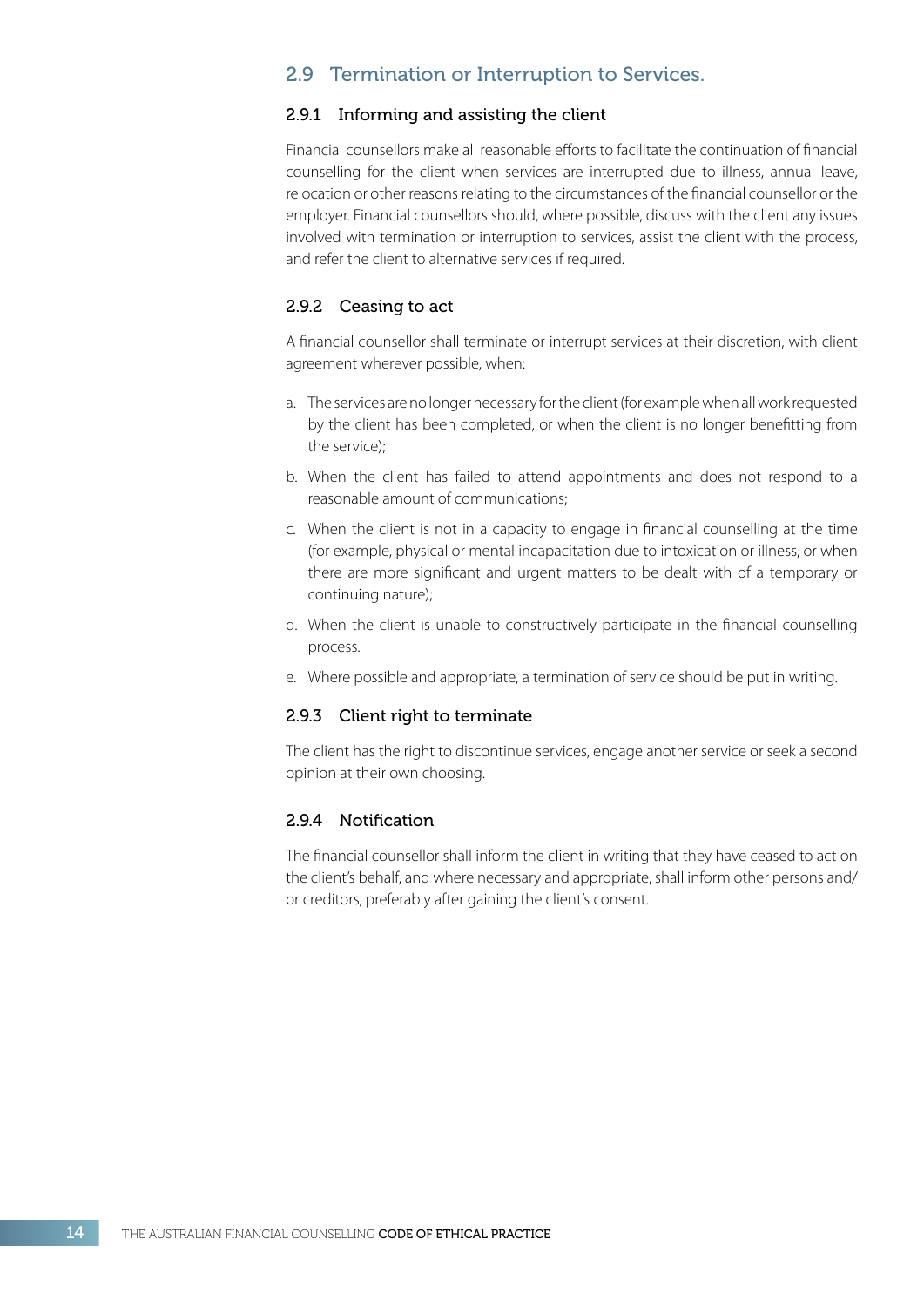# 3. Responsibilities to Colleagues

Financial counsellors have a number of responsibilities when working with colleagues and professional associates to work towards mutual and professional aims.

#### 3.1 Collaboration

Financial counsellors respect, support and encourage other financial counsellors and colleagues, and freely share knowledge and resources, within the limits of confidentiality and privacy.

#### 3.2 Referrals

In order to make appropriate referrals, financial counsellors maintain professional and current contacts with colleagues, other agencies, health practitioners and therapeutic, community and/or government support services. Financial counsellors shall ensure that referrals are relevant and justifiable for the interests and needs of the client's situation, and should explain the process of contacting referral services where appropriate.

# 3.3 Boundaries

Financial counsellors have a responsibility to maintain appropriate boundaries with colleagues, supervisees, students, research participants and others directly involved in a professional relationship with the financial counsellor.

#### 3.4 Conflict resolution

Financial counsellors have an obligation to seek to resolve conflicts with colleagues in a direct but respectful and considerate manner.

#### 3.5 Reporting misconduct

If a financial counsellor becomes aware of a colleague's misconduct, they shall act in accordance with the following:

- A financial counsellor is encouraged to bring to the attention of a colleague any concerns they have about that person's ethical conduct or professional judgement;
- A financial counsellor will recommend, where appropriate, to those directly affected by another financial counsellor's alleged misconduct, that they notify that person's employer or that financial counsellor's relevant State or Territory association;
- A financial counsellor, who, after reflection, considers a colleague to have seriously breached this Code in a way that constitutes a serious risk to the well-being of a client, colleague, or any member of the public, should discuss that financial counsellor's alleged misconduct with their supervisor, manager, or the relevant State or Territory association to determine the appropriate course of action;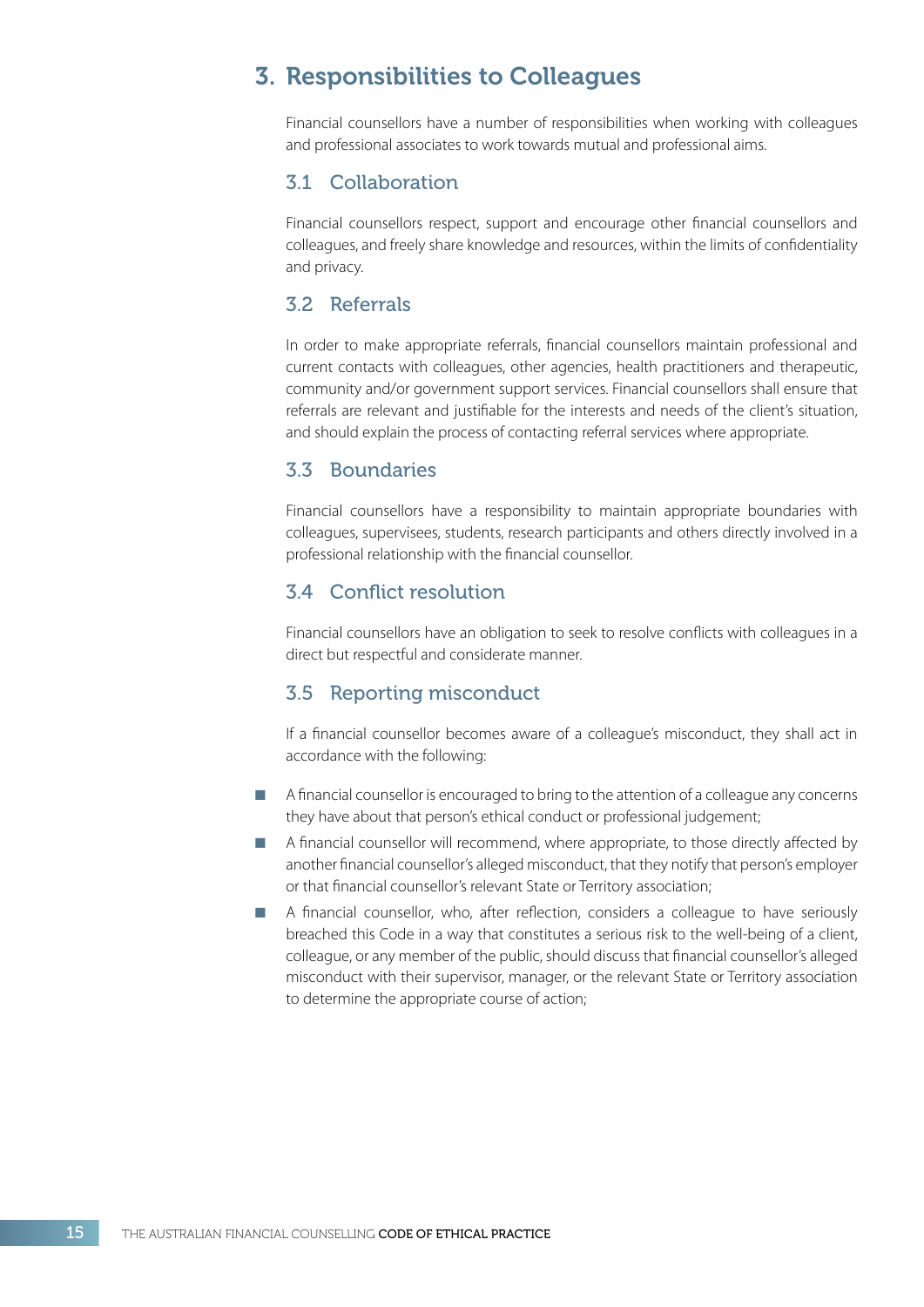- The criteria for risk which may result in a financial counsellor being reported for misconduct includes, but is not limited to:
	- a. Practising while intoxicated by alcohol or drugs;
	- b. Engaging in sexual misconduct within professional practice;
	- c. Conduct which places clients or the public at risk of substantial harm; or
	- d. Significant departure from accepted professional standards.

# 3.6 Supervising and training

Financial counsellors ensure that all supervision and training they provide to a colleague or financial counsellor-in-training is in accordance with this Code of Practice and the supervision and training guidelines of their relevant State or Territory association.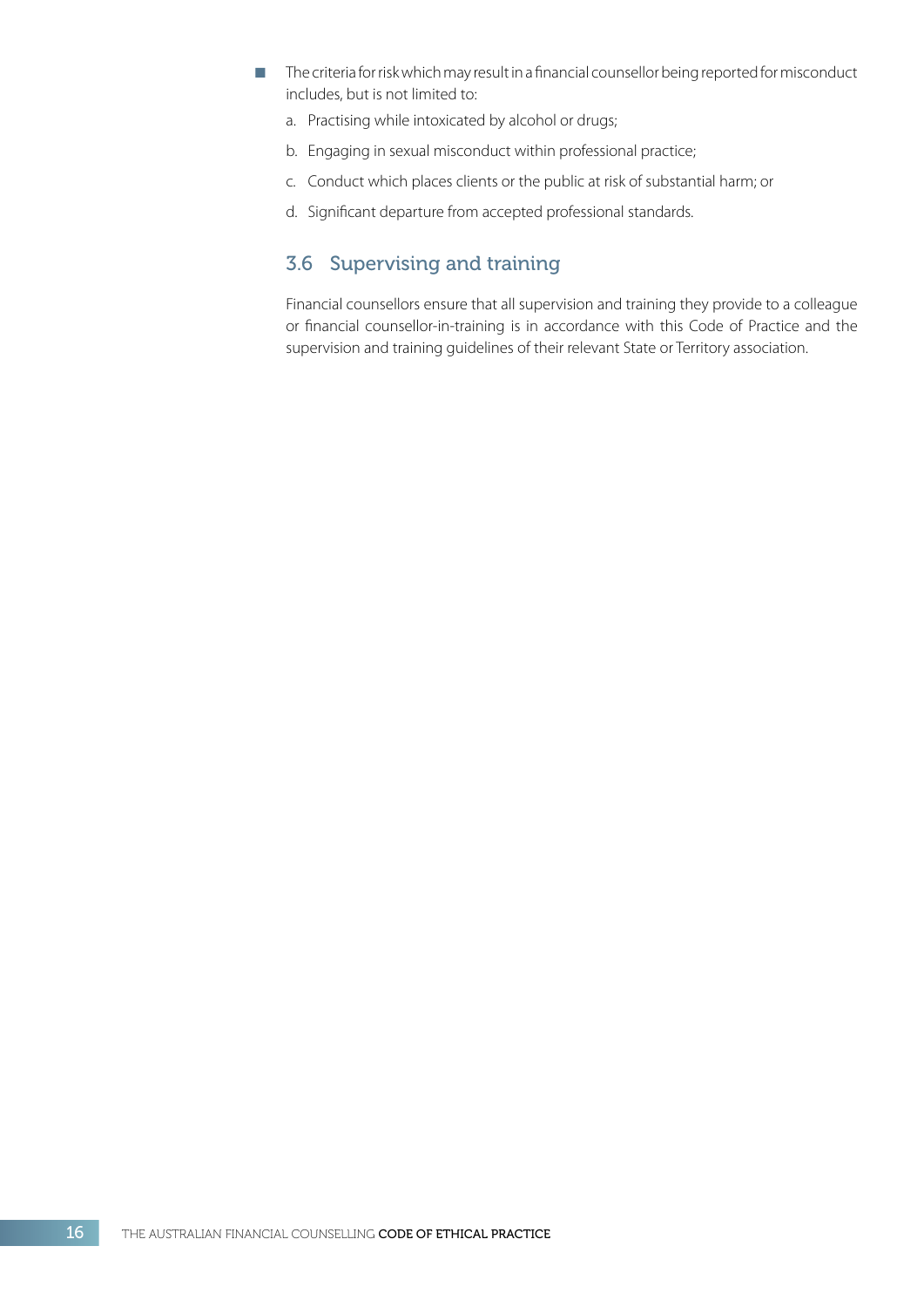# 4. Responsibilities to the Workplace

Financial counsellors have a number of responsibilities when working within the financial counselling workplace to meet the requirements of the organisation and protect the employer from liability arising through fault or negligence by the financial counsellor.

## 4.1 Workplace policies

Financial counsellors shall act in accordance with, and where appropriate contribute to, policies and procedures of the employer. This includes occupational health and safety policies and any other organisational codes of practice. Financial counsellors are encouraged to discuss this Code of Ethical Practice with their employers to help inform workplace policies and procedures.

## 4.2 Occupational health and safety

Financial counsellors work with their employer to ensure a safe and healthy working environment for themselves and their clients. Financial counsellors shall not place themselves in a situation of risk (for example, seeing clients when alone in an office building or continuing a counselling session with verbally or physically aggressive persons). Financial counsellors and their agencies should ensure a safe physical environment and have policies and guidelines in place for dealing with actual or potentially hazardous situations. Financial counsellors will also work with their employer to ascertain a fair workload in order to minimise the risk of burnout and overwork.

## 4.3 Statistical data

Statistics and information required by funding bodies and the financial counsellor's agencies or associations, or for any other purposes, shall be provided with protections for maintaining client confidentiality. At the very least, data shall be de-identified in a way that ensures that no client can be personally identified from the data provided.

#### 4.4 Feedback and complaints

Financial counsellors shall follow client feedback and complaint policies and procedures implemented in the workplace. In dealing with complaints from a client, a financial counsellor shall focus on working towards a positive resolution.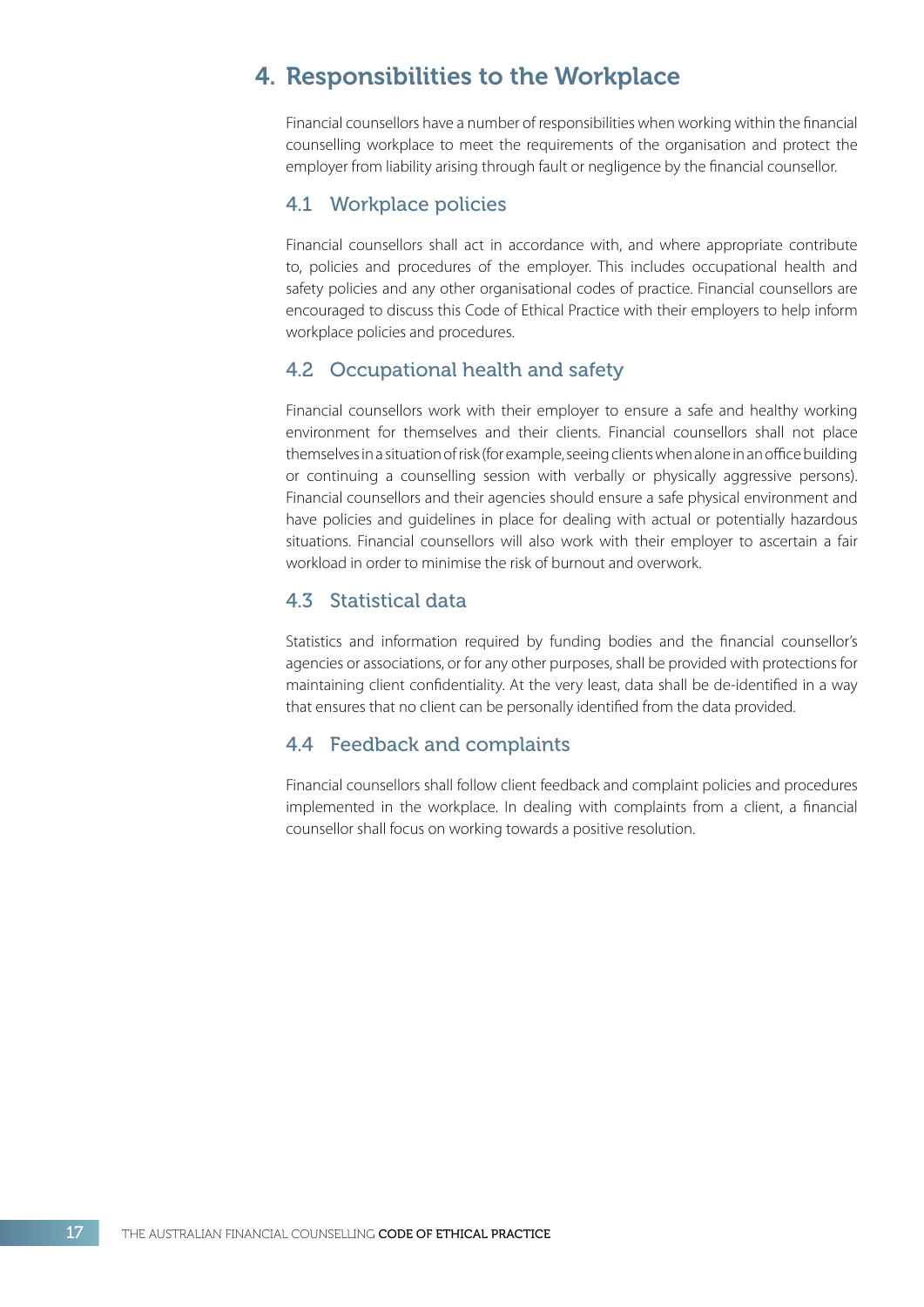# 5. Responsibilities to the Profession

Financial counsellors have a number of responsibilities to the financial counselling profession, including to support its aims and values, and to act as a representative of the profession.

## 5.1 Professional Integrity

Financial counsellors respect the image and protect the integrity of the occupation by maintaining a high standard of personal conduct and conducting themselves in a professional and ethical manner at all times.

#### 5.2 Professionalism

Financial counsellors shall not bring the profession into disrepute through any act or omission in their capacity as a financial counsellor. Financial counsellors shall not misrepresent their qualifications, training, experience or ability to produce a particular outcome.

#### 5.3 Responsibility

Financial counsellors have an awareness of their responsibilities and any likely consequences of their actions taken on behalf of clients. Financial counsellors shall take responsibility for the reasonably foreseeable consequences of their actions and be mindful to prevent harm occurring as a result of their conduct.

#### 5.4 Competency

Financial counsellors shall become and remain proficient in the practice of the occupation, with reference to the FCA Minimum Practice Standards policy and the accredited training standards as required by the relevant State or Territory association membership. A financial counsellor shall not offer counselling or information beyond the scope of financial counselling and their own qualifications, training, expertise and experience. If uncertain, the financial counsellor should consult with a casework supervisor, another financial counsellor or manager, a financial counselling resource service, or refer to other professionals if the matter is outside their area of financial counselling expertise.

## 5.5 Communication

Financial counsellors communicate effectively with clients, colleagues and industry contacts, and have the ability to compose letters, reports and written communications which are appropriate to the situation. Financial counsellors are professional in all forms of communication, including face to face contact, telephone contact, and online communication which may include: email, social networking sites, blogging, and instant messaging. Financial counsellors shall comply with the policies of their employer regarding use of social and electronic media. When making public statements through traditional, electronic or social media financial counsellors shall be aware of the potential audience of this information and maintain professionalism at all times.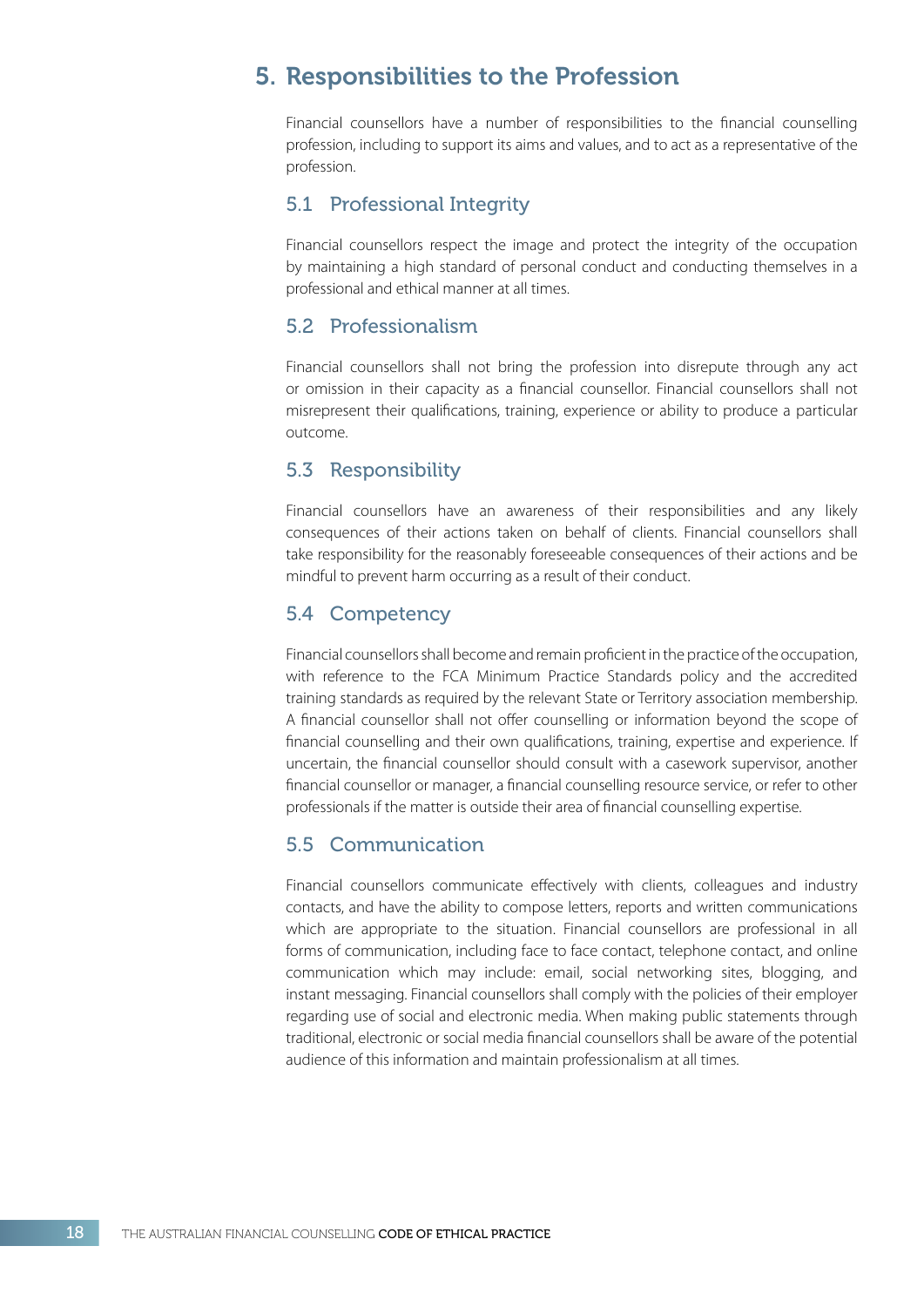# 5.6 Accreditation

Financial counsellors shall be accredited according to the training and membership requirements of the financial counselling association in that financial counsellor's State or Territory and maintain and ensure renewal of this accreditation each year.

# 5.7 Research

Financial counsellors who undertake research projects should monitor and evaluate their practices to be consistent with national directives for best research practice, and should seek opportunities to be conversant with current consumer and community research. Those undertaking research should adhere to the guidelines set out in the Australian Code for Responsible Conduct of Research.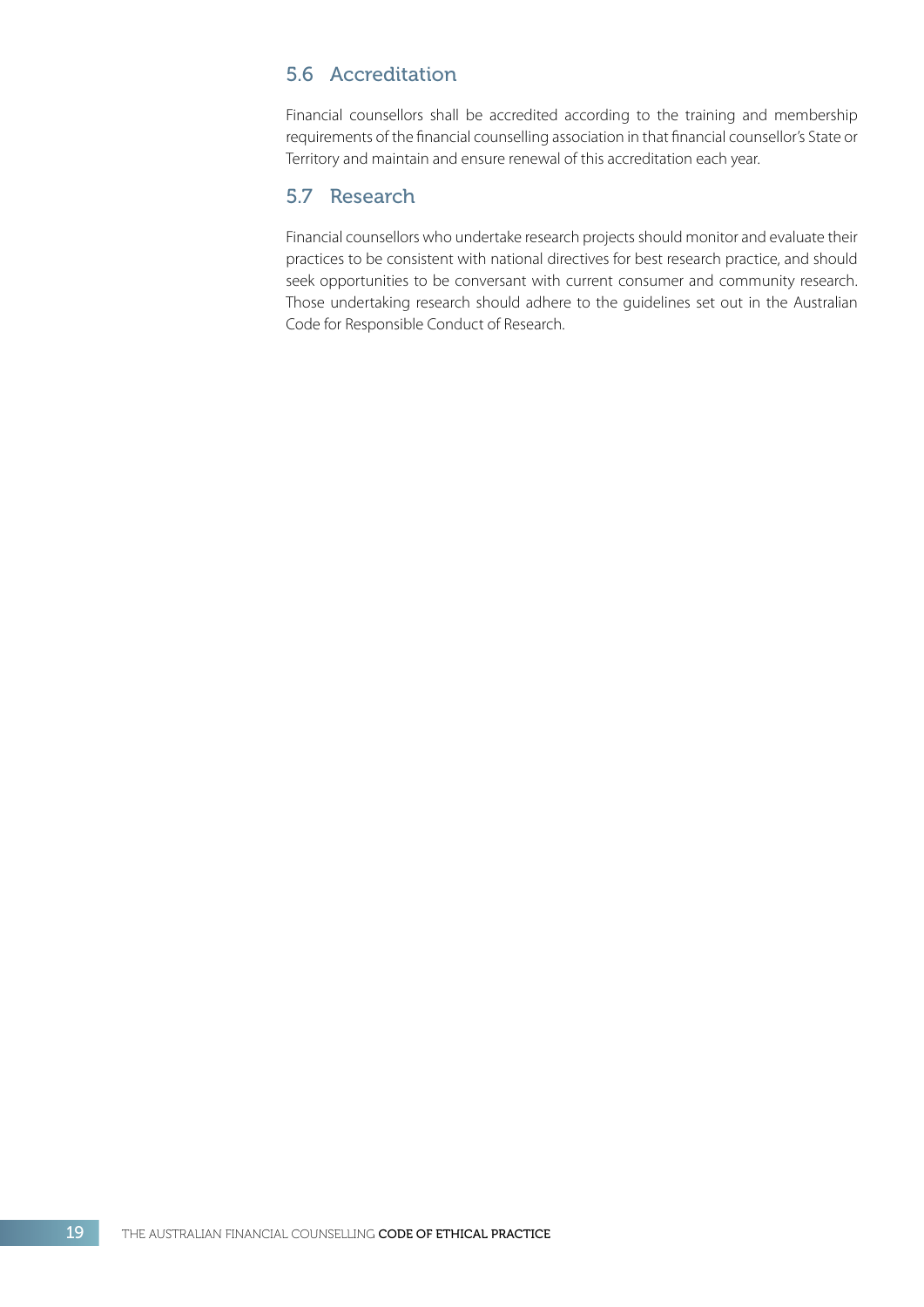# 6. Responsibilities to the Wider Community

Financial counsellors have a number of responsibilities as members of the wider community, and to share with professionals in the general aim of working towards the greater social good.

#### 6.1 Contribution

Financial counsellors work with other professions, where possible, to share knowledge and resources to the greater benefit of the community, and to promote the integration of services in a way that enables greater client access to appropriate and comprehensive services.

### 6.2 Non-discrimination

Financial counsellors practice in an appropriate manner and are respectful of, and responsive to, the specific needs relevant to the social, cultural, linguistic, spiritual, and sexual and gender diversity of clients and consumers.

#### 6.3 Legal obligations

 Financial counsellors comply with current Federal and State or Territory laws that are relevant to their professional responsibilities. Financial counsellors must not assist or encourage clients to break the law.

#### 6.4 Social factors

Financial counsellors support social change that promotes the general welfare and selfdetermination of families and individuals. Financial counsellors shall advocate, where appropriate, for the right of all Australians to be treated fairly by industry, for economic and legislative systems that are fair to the vulnerable and disadvantaged in Australian society, and the development of social environments that optimise financial health and wellbeing among communities, families and individuals.

## 6.5 Social welfare

Financial counsellors shall not excuse or condone known instances of abuse or neglect, whether towards children, the elderly, or persons living with domestic violence. Financial counsellors should encourage those involved to contact the relevant authority to report the situation, however a financial counsellor must also honour the client's right to confidentiality and to self-determination.

#### 6.6 Community knowledge

 Financial counsellors will consult with, seek guidance from, and support, local community members, mentors and advisors. Financial counsellors shall, where appropriate, promote community participation in the development, and advocacy of financial counselling policies and services, and provide community education about financial issues.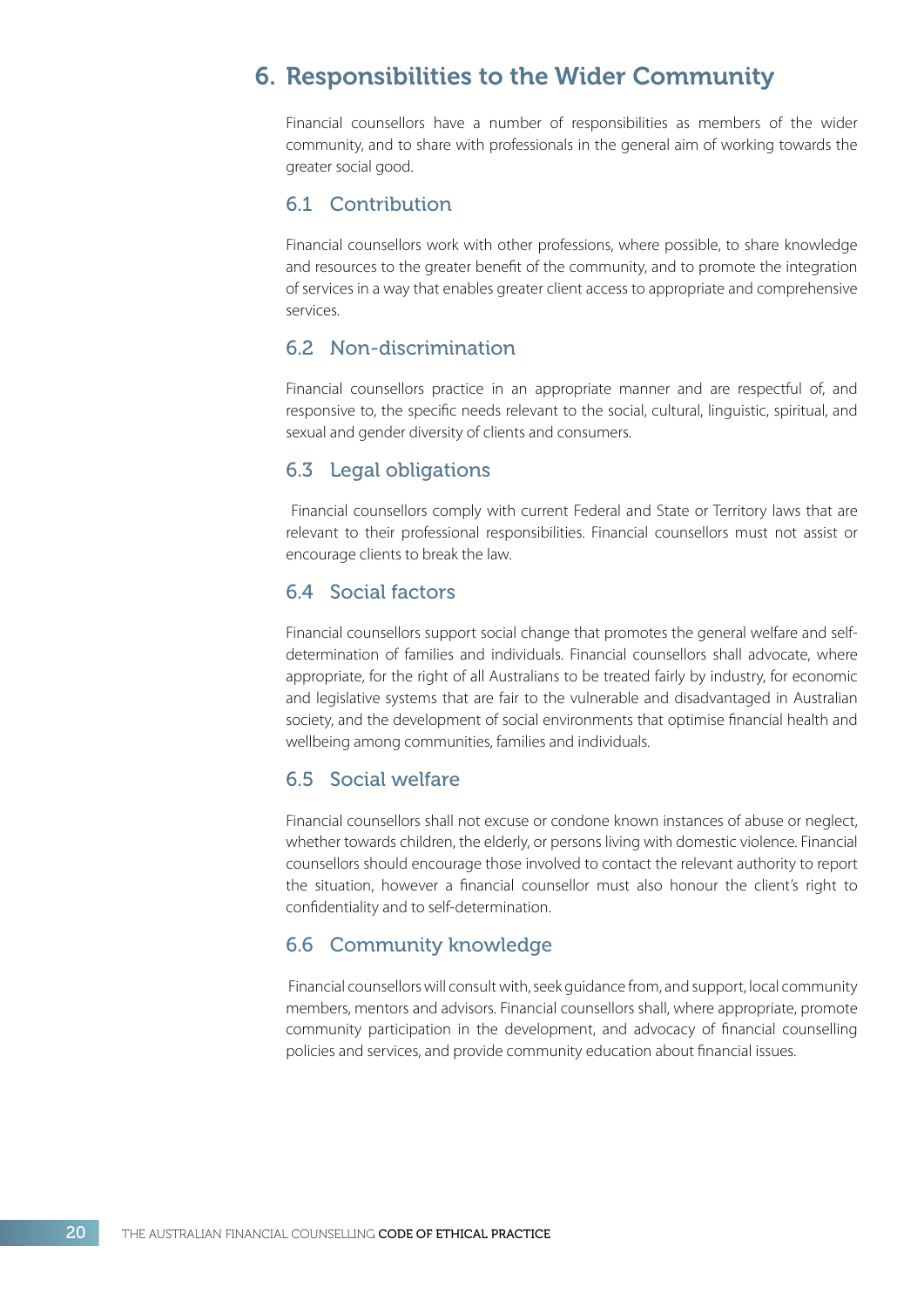# Relevant Documents

#### Reference list

C. Livingstone, E. Kotnik & S. King (2008). Comparing Australian and International Approaches to Financial Counselling Service Models: A literature review. Monash University: Department of Health Science.

Organizational Codes of Conduct (2003) – Council of Standards Australia

S. Longstaff (1994). 'A statement about codes of ethics and conduct' in Preston, N (ed) Ethics for the Public Sector. :

S. Longstaff (1994). 'Developing codes of ethics and conduct: Some thoughts on how to make codes of ethics work' in Preston, N (ed). Ethics for the Public Sector. :

S. Longstaff (1994). 'Developing codes of ethics: Why codes fail' in Preston, N (ed). Ethics for the Public Sector. :

#### Codes of Ethics and Codes of Conduct

Code of Conduct for Financial Counsellors (not dated) – South Australian Financial Counsellors' Association (Inc.) (SAFCA)

Code of Ethics (2007) – Australian Psychological Society (APS)

Code of Ethics (2010) – Australian Association of Social Workers (AASW)

Code of Ethics (2010) – Psychotherapy and Counselling Federation of Australia (PACFA)

Code of Ethics (not dated) – The Financial Counsellors' Association of NSW (Inc.) (FCAN)

Code of Ethics and Good Practice (2002) – Counsellors and Psychotherapists Association of NSW (CAPA)

Code of Ethics for Problem Gambling Treatment and Support Services (2005) – NSW Responsible Gambling Fund

Code of Professional Conduct (not dated) – Australian Financial Counselling and Credit Reform Association (FCA)

Code of Professional Conduct (not dated) – Financial Counsellors' Association of Queensland (Inc.) (FCAQ)

Code of Professional Conduct (2010) – Financial Counsellors' Association of Western Australia (Inc.) (FCAWA)

Credit Reporting Code of Conduct (1996) – Office of the Australian Information Commissioner

Industry Funding Policy (2005) – Australian Financial Counselling & Credit Reform Association (AFCCRA)

Minimum Practice Standards (not dated) – Australian Financial Counselling & Credit Reform Association (AFCCRA)

Service Standards and Professional Conduct Rules (not dated) – Financial and Consumer Rights Council (Inc.) (FCRC)

Q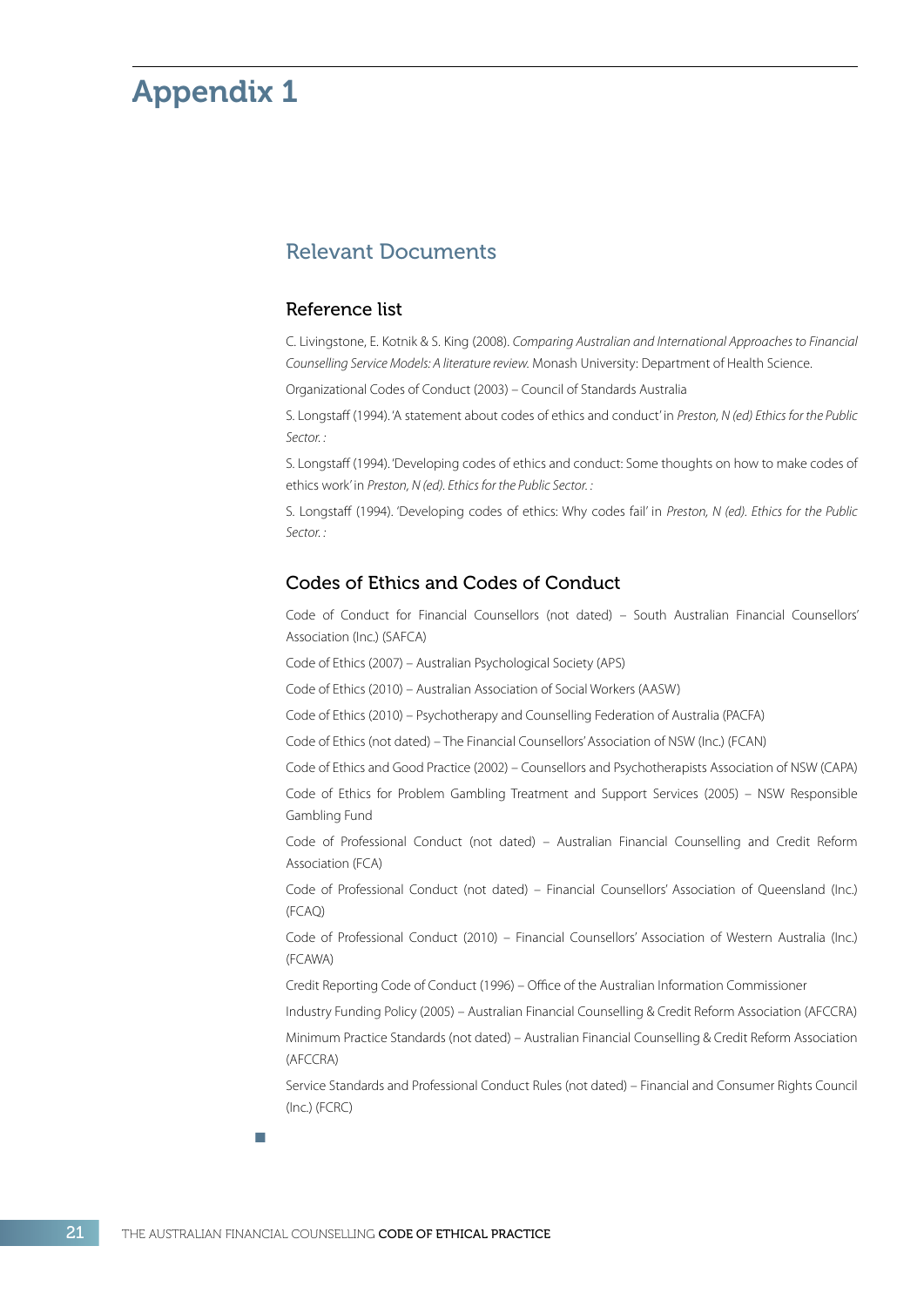# State and Territory Financial Counselling Associations

The peak bodies for Financial Counsellors in Australia are currently:

- New South Wales The Financial Counsellors' Association of NSW (Inc.) (FCAN)
- **Northern Territory Money Workers Association of Northern Territory (MWANT)**
- Queensland The Financial Counsellors' Association of Queensland (FCAQ)
- **D** South Australia The South Australian Financial Counsellors' Association (Inc.) (SAFCA)
- **Tasmania Financial Counselling Tasmania (FCT).**
- Victoria The Financial and Consumer Rights Council (FCRC)
- Western Australia The Financial Counsellors' Association of Western Australia (Inc.) (FCAWA)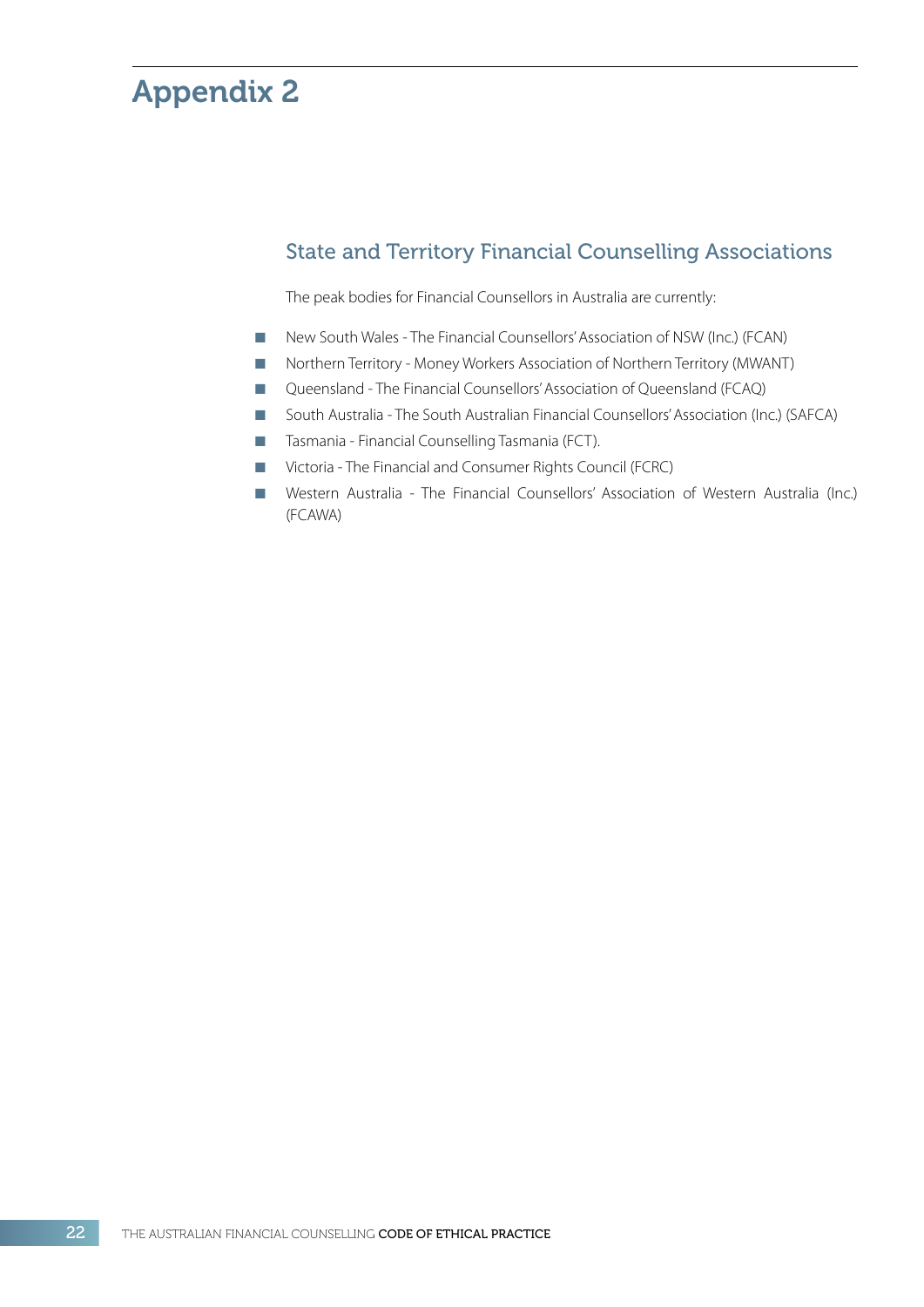# How the Code was created

The Australian Financial Counselling Code of Ethical Practice (The Code) was created with reference to FCA's Minimum Practice Standards and Code of Professional Conduct, the NSW Responsible Gambling Fund (RGF) Code of Ethics, and to all pre-existing financial counselling codes of ethics and codes of practice or conduct in use within financial counselling associations. The Code was written using information on best practice for codes of ethics and ethical conduct from the St James Ethics Centre and the Australian Standard Organizational Codes of Conduct. It refers to National legislation and guidelines such as the Privacy Act and National Mental Health Practice Standards, as well as State and Territory legislation where relevant. This Code also acknowledges the codes of ethics and codes of conduct for allied health professions in Australia, including those of the Australian Psychological Society (APS), the Psychotherapy and Counselling Federation of Australia (PACFA), and the Australian Association of Social Workers (AASW), who have each granted their permission for this acknowledgement.

The Code was created in consultation with representative financial counsellors from across Australia and in conjunction with ethicists, psychologists, lawyers, and counsellors, who provided diverse perspectives on the principles of best practice in the field of counselling generally, and within the profession of financial counselling specifically.